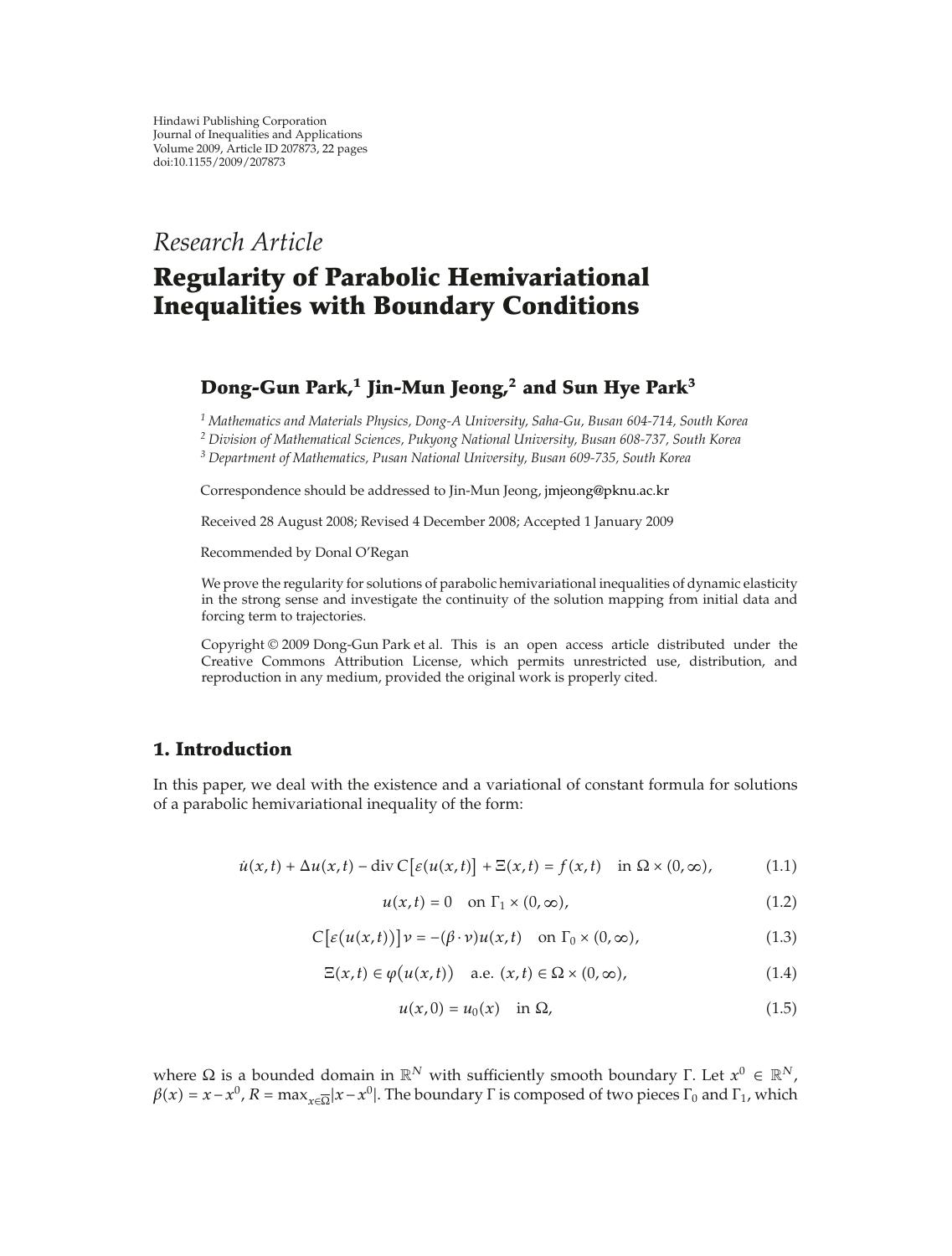are nonempty sets and defined by

$$
\Gamma_0 := \{x \in \Gamma : \beta(x) \cdot \nu \ge \alpha > 0\}, \qquad \Gamma_1 := \{x \in \Gamma : \beta(x) \cdot \nu \le 0\},\tag{1.6}
$$

where *ν* is the unit outward normal vector to Γ. Here  $\dot{u} = \frac{\partial u}{\partial t}$ ,  $u = (u_1, \dots, u_N)^T$  is the displacement,  $\varepsilon(u) = (1/2)\{\nabla u + (\nabla u)^T\} = (1/2)((\partial u_i/\partial x_j) + (\partial u_j/\partial x_i))$  is the strain tensor,  $\varphi(u) = (\varphi_1(u_1), \ldots, \varphi_N(u_N))^T$ ,  $\varphi_i$  is a multi-valued mapping by filling in jumps of a locally bounded function  $b_i$ ,  $i = 1, ..., N$ . A continuous map C from the space *S* of  $N \times N$  symmetric matrices into itself is defined by

$$
C[\varepsilon] = a(\text{tr}\,\varepsilon)I + b\varepsilon, \quad \text{for } \varepsilon \in S,
$$
 (1.7)

where *I* is the identity of *S*, tr *ε* denotes the trace of  $\varepsilon$ , and  $a > 0$ ,  $b > 0$ . For example, in the case  $N = 2$ ,  $C[\varepsilon] = (E/d(1 - \mu^2))[\mu(\text{tr}\,\varepsilon)I + (1 - \mu)\varepsilon]$ , where  $E > 0$  is Young's modulus,  $0 < \mu < 1/2$  is Poisson's ratio and *d* is the density of the plate.

Let *H* and *V* be two complex Hilbert spaces. Assume that *V* is a dense subspace in *H* and the injection of *V* into *H* is continuous. Let *A* be a continuous linear operator from *V* into  $V^*$  which is assumed to satisfy Gårding's inequality. Namely, we formulated the problem  $(1.1)$  as

$$
\dot{u} + Au - \operatorname{div} C[\varepsilon(u)] + \Xi = f \quad \text{in } \Omega \times (0, \infty).
$$
 (1.8)

The existence of global weak solutions for a class of hemivariational inequalities has been studied by many authors, for example, parabolic type problems in  $[1-4]$ , and hyperbolic types in  $[5-7]$ . Rauch  $[8]$  and Miettinen and Panagiotopoulos  $[1, 2]$  proved the existence of weak solutions for elliptic one. The background of these variational problems are physics, especially in solid mechanics, where nonconvex and multi-valued constitutive laws lead to differential inclusions. We refer to  $[3, 4]$  to see the applications of differential inclusions. Most of them considered the existence of weak solutions for differential inclusions of various forms by using the Faedo-Galerkin approximation method.

In this paper, we prove the existence and a variational of constant formula for strong solutions of parabolic hemivariational inequalities. The plan of this paper is as follows. In Section 2, the main results besides notations and assumptions are stated. In order to prove the solvability of the linear case with  $\Xi(x,t) = 0$  we establish necessary estimates applying the result of Di Blasio et al. [9] to  $(1.1)$ – $(1.5)$  considered as an equation in *H* as well as *V*<sup>\*</sup>. The existence and regularity for the nondegenerate nonlinear systems has been developed as seen in [10, Theorem 4.1] or [11, Theorem 2.6], and the references therein. In Section 3, we will obtain the existence for solutions of  $(1.1)$ – $(1.5)$  by converting the problem into the contraction mapping principle and the norm estimate of a solution of the above nonlinear equation on  $L^2(0, T; V)$  ∩  $W^{1,2}(0, T; V^*)$  ⊂  $C([0, T]; H)$ . Consequently, if *u* is a solution asociated with *u*<sub>0</sub>, and *f*, in view of the monotonicity of *A*, we show that the mapping

$$
H \times L^{2}(0,T;V^{*}) \ni (u_{0},f) \longmapsto u \in L^{2}(0,T;V) \cap C([0,T];H), \tag{1.9}
$$

is continuous.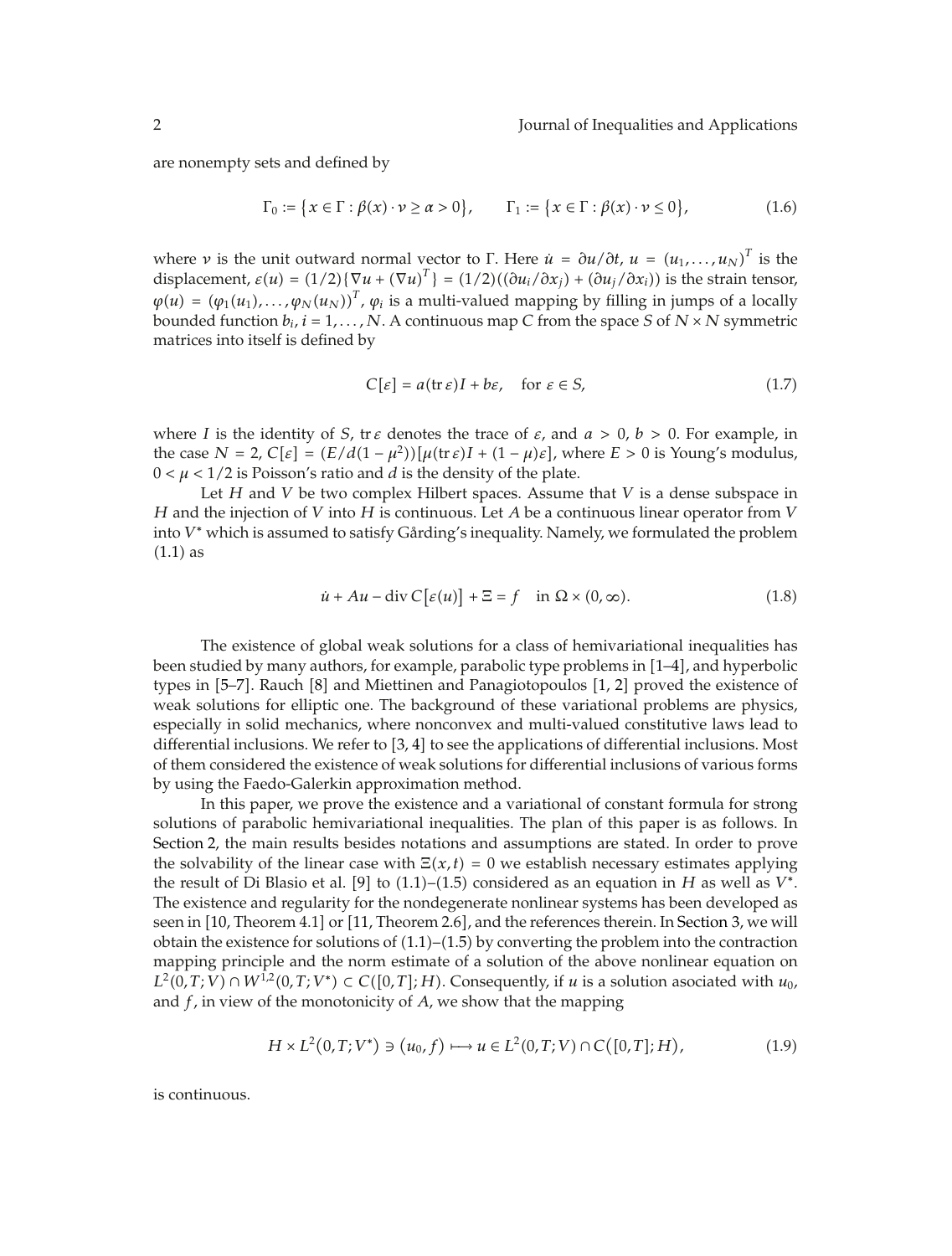## **2. Preliminaries and Linear Hemivariational Inequalities**

We denote  $\xi \cdot \xi = \sum_{i=1}^{N} \xi_i \xi_i$  for  $\xi = (\xi_1, ..., \xi_N)$ ,  $\xi = (\xi_1, ..., \xi_N) \in \mathbb{R}^N$  and  $\varepsilon \cdot \tilde{\varepsilon} = \sum_{i,j=1}^{N} \varepsilon_{ij} \tilde{\varepsilon}_{ij}$  for  $\varepsilon$ ,  $\tilde{\varepsilon} \in S$ . Throughout this paper, we consider

$$
V = \{u \in (H^1(\Omega))^N : u = 0 \text{ on } \Gamma_1\}, \qquad H = (L^2(\Omega))^N,
$$
  

$$
(u, v) = \int_{\Omega} u(x) \cdot v(x) dx, \qquad (u, v)_{\Gamma_0} = \int_{\Gamma_0} u(x) \cdot v(x) d\Gamma.
$$
 (2.1)

We denote  $V^*$  the dual space of  $V$ ,  $(\cdot, \cdot)$  the dual pairing between  $V$  and  $V^*$ .

The norms on *V*, *H*, and *V*<sup>\*</sup> will be denoted by  $\|\cdot\|$ ,  $|\cdot|$  and  $\|\cdot\|_*$ , respectively. For the sake of simplicity, we may consider

$$
||u||_* \le |u| \le ||u||, \quad u \in V. \tag{2.2}
$$

We denote  $\|\cdot\|_{(L^2(\Gamma_0))^N}$  by  $\|\cdot\|_{\Gamma_0}$ . Let *A* be the operator associated with a sesquilinear form  $a(u, v)$  which is defined Gårding's inequality

Re 
$$
a(u, u) \ge \omega_1 ||u||^2 - \omega_2 |u|^2
$$
,  $\omega_1 > 0$ ,  $\omega_2 \ge 0$ , for  $u \in V$ , (2.3)

that is,

$$
(Au, v) = a(u, v), \quad u, v \in V.
$$
\n
$$
(2.4)
$$

Then  $A$  is a symmetric bounded linear operator from  $V$  into  $V^*$  which satisfies

$$
(Au, u) \ge w_1 \|u\|^2 - w_2 |u|^2 \tag{2.5}
$$

and its realization in *H* which is the restriction of *A* to

$$
D(A) = \{u \in V : Au \in H\}
$$
 (2.6)

is also denoted by A. Here, we note that  $D(A)$  is dense in V. Hence, it is also dense in H. We endow the domain  $D(A)$  of *A* with graph norm, that is, for  $u \in D(A)$ , we define  $||u||_{D(A)} =$  $|u| + |Au|$ . So, for the brevity, we may regard that  $|u| \le ||u|| \le ||u||_{D(A)}$  for all  $u \in V$ . It is known that—*A* generates an analytic semigroup *S*(*t*) (*t*  $\geq$  0) in both *H* and *V*<sup>\*</sup>.

From the following inequalities

$$
\omega_1 \|u\|^2 \le \text{Re } a(u, u) + \omega_2 |u|^2 \le C|Au||u| + \omega_2 |u|^2
$$
  
 
$$
\le (C|Au| + \omega_2 |u|)|u| \le \max\{C, \omega_2\} ||u||_{D(A)} |u|,
$$
 (2.7)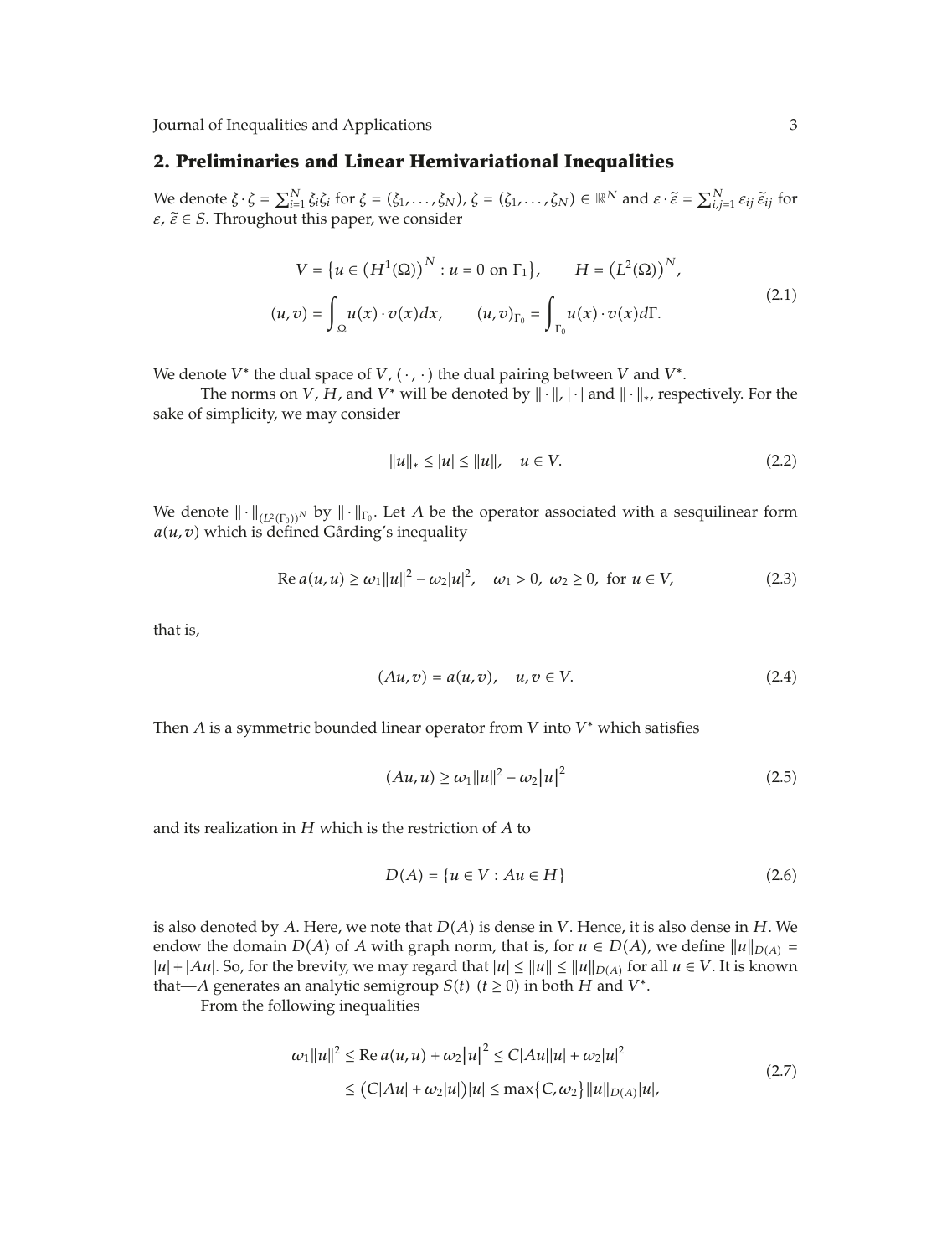it follows that there exists a constant  $C_0 > 0$  such that

$$
||u|| \leq C_0 ||u||_{D(A)}^{1/2} |u|^{1/2}.
$$
\n(2.8)

So, we may regard as  $V = (D(A), H)_{1/2,2}$  where  $(D(A), H)_{1/2,2}$  is the real interpolation space between  $D(A)$  and  $H$ .

Consider the following initial value problem for the abstract linear parabolic type equation:

$$
\dot{u}(t) + Au(t) - \text{div } C [\varepsilon(u(t))] = f(t), \quad t > 0,
$$
  
\n
$$
u = 0 \quad \text{on } \Gamma_1 \times (0, \infty),
$$
  
\n
$$
C [\varepsilon(u(x, t))] \nu = -(\beta \cdot \nu) u(x, t) \quad \text{on } \Gamma_0 \times (0, \infty),
$$
  
\n
$$
u(x, 0) = u_0(x), \quad x \in \Omega.
$$
\n(LE)

A continuous map *<sup>C</sup>* from the space *<sup>S</sup>* of *<sup>N</sup>* <sup>×</sup> *<sup>N</sup>* symmetric matrices into itself is defined by

$$
C[\varepsilon] = a(\text{tr}\,\varepsilon)I + b\varepsilon, \quad \text{for } a > 0, \ b > 0, \ \varepsilon \in S. \tag{2.9}
$$

It is easily known that

$$
(\operatorname{div} C[\varepsilon(w)], v) = -(C[\varepsilon(w)]\nu, v)_{\Gamma_0} + (C[\varepsilon(w)], \varepsilon(v)), \quad v, w \in V,
$$
 (2.10)

$$
C[\varepsilon(w_1)] - C[\varepsilon(w_2)] = C[\varepsilon(w_1 - w_2)], \quad w_1, w_2 \in V. \tag{2.11}
$$

Note that the map *C* is linear and symmetric and it can be easily verified that the tensor *C* satisfies the condition

$$
\lambda_0 |\varepsilon|^2 \le C[\varepsilon] \cdot \varepsilon \le \lambda_1 |\varepsilon|^2, \quad \varepsilon \in S \text{ for some } \lambda_0, \lambda_1 > 0. \tag{2.12}
$$

Let *λ* be the smallest positive constant such that

$$
||v||^2 \le \lambda ||\nabla v||^2 \quad \forall v \in V. \tag{2.13}
$$

Simple calculations and Korn's inequality yield that

$$
\lambda_2 |\nabla u|^2 \le |\varepsilon(u)|^2 \le \lambda_3 |\nabla u|^2,\tag{2.14}
$$

and hence  $|\varepsilon(u)|$  is equivalent to the  ${(H^1(\Omega))}^N$  norm on *V*. Then by virtue of [9, Theorem 3.3], we have the following result on the linear parabolic type equation (LE).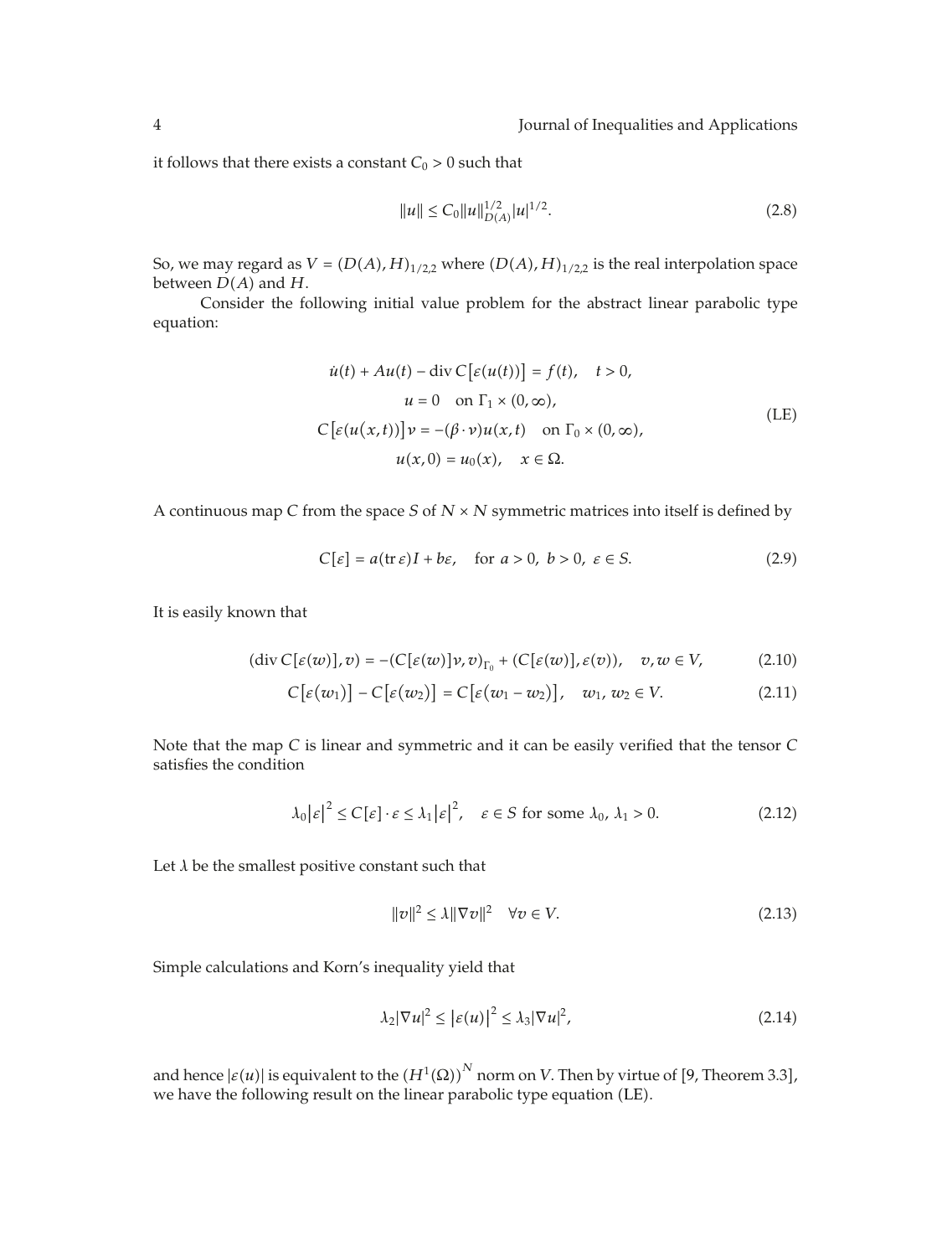**Proposition 2.1.** *Suppose that the assumptions stated above are satisfied. Then the following properties hold.*

(1) *For any*  $u_0$  ∈ *V* =  $(D(A), H)_{1/2,2}$  *and*  $f$  ∈  $L^2(0, T; H)$  (*T* > 0)*, there exists a unique*  $solution$  *u* of (LE) belonging to

$$
L^{2}(0,T;D(A)) \cap W^{1,2}(0,T;H) \subset C([0,T];V)
$$
\n(2.15)

*and satisfying*

$$
||u||_{L^{2}(0,T;D(A))\cap W^{1,2}(0,T;H)} \leq C_{1} (||u_{0}|| + ||f||_{L^{2}(0,T;H)}),
$$
\n(2.16)

*where C*<sup>1</sup> *is a constant depending on T.*

(2) Let  $u_0$  ∈ *H* and  $f$  ∈  $L^2(0,T; V^*)$  for any  $T > 0$ . Then there exists a unique solution *u* of -LE *belonging to*

$$
L^{2}(0,T;V) \cap W^{1,2}(0,T;V^{*}) \subset C([0,T];H)
$$
\n(2.17)

*and satisfying*

$$
||u||_{L^{2}(0,T;V)\cap W^{1,2}(0,T;V^{*})}\leq C_{1}(|u_{0}|+||f||_{L^{2}(0,T;V^{*})}),
$$
\n(2.18)

*where*  $C_1$  *is a constant depending on*  $T$ *.* 

*Proof.* (1) Let  $\hat{a}(u, v)$  be a bounded sesquilinear form defined in  $V \times V$  by

$$
\hat{a}(u,v) = (Au,v) - (\text{div } C[\varepsilon(u)],v), \quad u,v \in V. \tag{2.19}
$$

Noting that  $by(2.10)$ 

$$
-(\operatorname{div} C[\varepsilon(u)], u) = (C[\varepsilon(u)], \varepsilon(u)) + ((\beta \cdot \nu)u, u)_{\Gamma_0},
$$
\n(2.20)

and by (2.12), (2.14), and (1.6),

$$
\lambda_0 \lambda_2 \|u\|^2 \le (C[\varepsilon(u)], \varepsilon(u)), \qquad \alpha |u|^2 \le ((\beta \cdot \nu)u, u)_{\Gamma_0}, \tag{2.21}
$$

it follows that there exist  $\hat{\omega}_1 > 0$  and  $\hat{\omega}_2 \ge 0$  such that

$$
\operatorname{Re}\hat{a}(u,u)\geq \hat{\omega}_1\|u\|^2-\hat{\omega}_2|u|^2,\quad\text{for }u\in V.\tag{2.22}
$$

Let  $\widehat{A}$  be the operator associated with this sesquilinear form:

$$
(\hat{A}u,v) = \hat{a}(u,v), \quad u,v \in V. \tag{2.23}
$$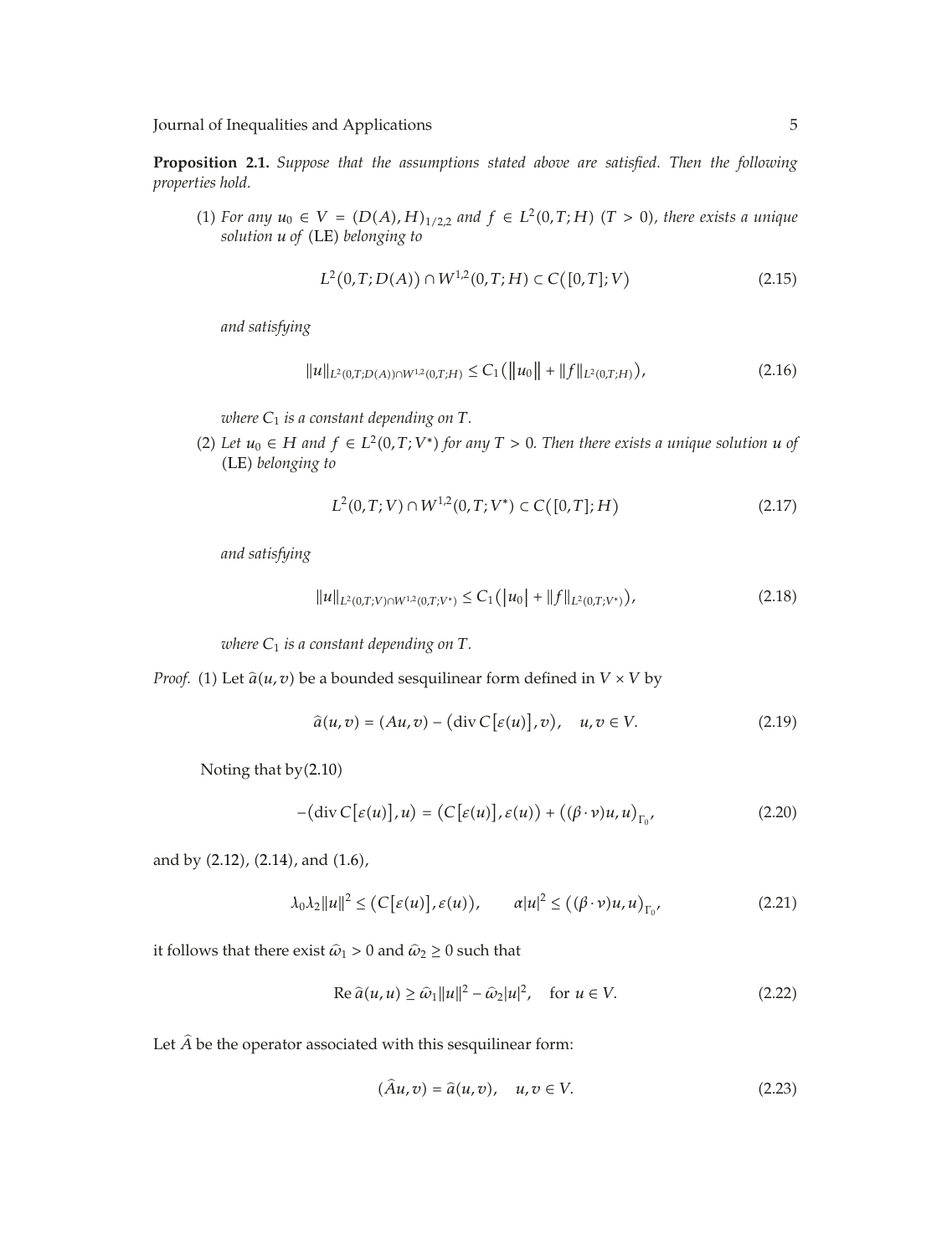Then  $\widehat{A}$  is also a symmetric continuous linear operator from *V* into *V*<sup>\*</sup> which satisfies

$$
(\widehat{A}u, u) \ge \widehat{\omega}_1 ||u||^2 - \widehat{\omega}_2 |u|^2. \tag{2.24}
$$

So we know that— $\hat{A}$  generates an analytic semigroup  $\hat{S}(t)$  ( $t \ge 0$ ) in both *H* and *V*<sup>\*</sup>. Hence, by applying [9, Theorem 3.3] to the regularity for the solution of the equation:

$$
\dot{u}(t) + \hat{A}u(t) = f(t), \quad t > 0,
$$
  
\n
$$
u = 0 \quad \text{on } \Gamma_1 \times (0, \infty),
$$
  
\n
$$
C\big[\varepsilon(u(x, t))\big]v = -(\beta \cdot v)u(x, t) \quad \text{on } \Gamma_0 \times (0, \infty),
$$
  
\n
$$
u(x, 0) = u_0(x), \quad x \in \Omega,
$$
\n(2.25)

in the space  $H$ , we can obtain a unique solution  $u$  of (LE) belonging to

$$
L^{2}(0,T;D(A)) \cap W^{1,2}(0,T;H) \subset C([0,T];V)
$$
\n(2.26)

and satisfying the norm estimate  $(2.16)$ .

(2) It is easily seen that

$$
H = \left\{ x \in V^* : \int_0^T \| A e^{tA} x \|_{*}^2 dt < \infty \right\},
$$
 (2.27)

for the time *T >* 0. Therefore, in terms of the intermediate theory we can see that

$$
(V, V^*)_{1/2,2} = H \tag{2.28}
$$

 $\Box$ and follow the argument of  $(1)$  term by term to deduce the proof of  $(2)$  results.

### **3. Existence of Solutions in the Strong Sense**

This Section is to investigate the regularity of solutions for the following parabolic hemivariational inequality of dynamic elasticity in the strong sense:

$$
\dot{u}(t) + Au(t) - \text{div } C \big[\varepsilon(u(t))\big] + \Xi(x, t) = f(t), \quad t \ge 0,
$$
  
\n
$$
u = 0 \quad \text{on } \Gamma_1 \times (0, \infty),
$$
  
\n
$$
C \big[\varepsilon(u(x, t))\big] v = -(\beta \cdot v) u(x, t) \quad \text{on } \Gamma_0 \times (0, \infty)
$$
  
\n
$$
\Xi(x, t) \in \varphi(u(x, t)) \quad \text{a.e. } (x, t) \in \Omega \times (0, \infty),
$$
  
\n
$$
u(0) = u_0.
$$
\n(HIE)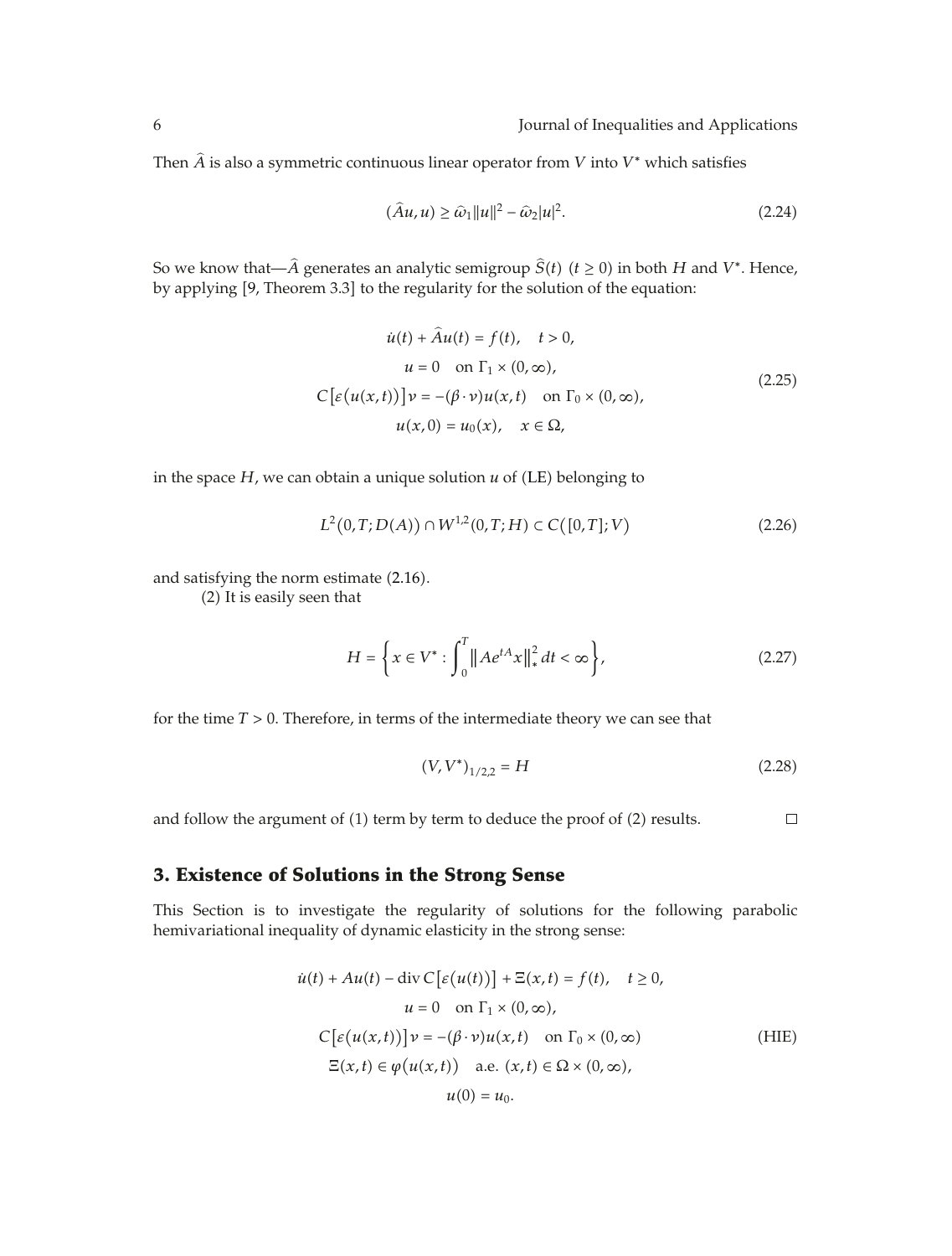Now, we formulate the following assumptions.

(Hb) Let  $b_i$  ( $i = 1, ..., N$ ) :  $\mathbb{R} \to \mathbb{R}$  be a locally bounded function verifying

$$
|b_i(s)| \le \mu_i |s| \quad \text{for } s \in \mathbb{R}, \tag{3.1}
$$

where  $\mu_i > 0$ . We denote

$$
\widetilde{\mu} = \max\{\mu_1, \dots, \mu_N\}.
$$
\n(3.2)

The multi-valued function  $\varphi_i : \mathbb{R} \to 2^{\mathbb{R}}$  is obtained by filling in jumps of a function  $b_i: \mathbb{R} \to \mathbb{R}$  by means of the functions  $b_i^{\epsilon}, \overline{b_i^{\epsilon}}, \underline{b_i}, \overline{b_i}: \mathbb{R} \to \mathbb{R}$  as follows.

$$
b_i^{\epsilon}(s) = \text{ess} \inf_{|\tau-s| \leq \epsilon} b_i(\tau), \qquad \overline{b_i^{\epsilon}}(s) = \text{ess} \sup_{|\tau-s| \leq \epsilon} b_i(\tau),
$$
  

$$
\underline{b_i}(s) = \lim_{\epsilon \to 0^+} \underline{b_i^{\epsilon}}(s), \qquad \overline{b_i}(s) = \lim_{\epsilon \to 0^+} \overline{b_i^{\epsilon}}(s),
$$
  

$$
\varphi_i(s) = [\underline{b_i}(s), \overline{b_i}(s)]. \tag{3.3}
$$

*We* denote *b*(*ξ*) := (*b*<sub>1</sub>(*ξ*<sub>1</sub>),...,*b*<sub>*N*</sub>(*ξ*<sub>*N*</sub>)), *φ*(*ξ*) := (*φ*<sub>1</sub>(*ξ*<sub>1</sub>),...,*φ*<sub>*N*</sub>(*ξ<sub>N</sub>*)) for  $\tilde{\xi} = (\xi_1, ..., \xi_N) \in \mathbb{R}^N$ . We will need a regularization of *bi* defined by

$$
b_i^n(s) = n \int_{-\infty}^{\infty} b_i(s-\tau) \rho(n\tau) d\tau,
$$
\n(3.4)

where  $\rho \in C_0^{\infty}((-1,1))$ ,  $\rho \ge 0$  and  $\int_{-1}^{1} \rho(\tau) d\tau = 1$ . It is easy to show that  $b_i^n$  is continuous for all *n* ∈ N and  $b_i^e$ ,  $\overline{b_i^e}$ ,  $\underline{b_i}$ ,  $\overline{b_i}$ ,  $b_i^n$  satisfy the same condition (Hb) with possibly different constants if  $b_i$  satisfies (Hb). It is also known that  $b_i^n(s)$  is locally Lipschitz continuous in *s*, that is for any  $r > 0$ , there exists a number  $L_i(r) > 0$  such that

 $(Hb-1)$ 

$$
|b_i^n(s_1) - b^n(s_2)| \le L_i(r) |s_1 - s_2|
$$
\n(3.5)

holds for all  $s_1, s_2 \in \mathbb{R}$  with  $|s_1| < r$ ,  $|s_2| < r$ . We denote

$$
L(r) = \max\{L_1(r), \dots, L_N(r)\}.
$$
 (3.6)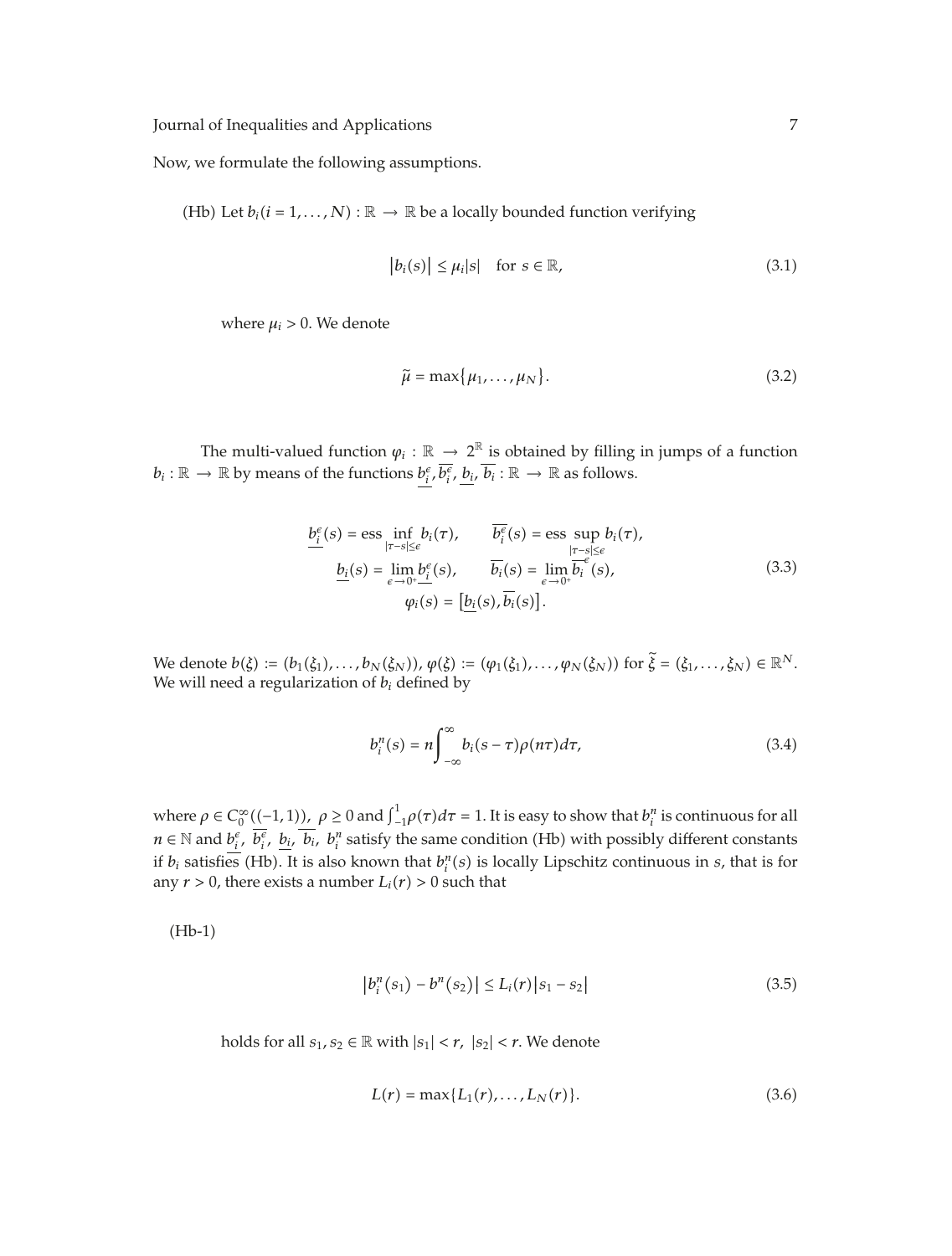The following lemma is from  $[[12]$ ; Lemma A.5].

**Lemma 3.1.** *Let*  $m \in L^1(0,T;\mathbb{R})$  *satisfying*  $m(t) \geq 0$  *for all*  $t \in (0,T)$  *and*  $a \geq 0$  *be a constant. Let d be a continuous function on*  $[0, T] \subset \mathbb{R}$  *satisfying the following inequality:* 

$$
\frac{1}{2}d^2(t) \le \frac{1}{2}a^2 + \int_0^t m(s)d(s)ds, \quad t \in [0, T].
$$
\n(3.7)

*Then,*

$$
|d(t)| \le a + \int_0^t m(s)ds, \quad t \in [0, T].
$$
 (3.8)

*Proof.* Let

$$
\beta_{\epsilon}(t) = \frac{1}{2}(a+\epsilon)^{2} + \int_{0}^{t} m(s)d(s)ds, \quad \epsilon > 0.
$$
\n(3.9)

Then

$$
\frac{d\beta_{\varepsilon}(t)}{dt} = m(t)d(t), \quad t \in (0, T), \tag{3.10}
$$

and

$$
\frac{1}{2}d^2(t) \le \beta_0(t) \le \beta_{\epsilon}(t), \quad t \in (0, T). \tag{3.11}
$$

Hence, we have

$$
\frac{d\beta_{\epsilon}(t)}{dt} \le m(t)\sqrt{2}\sqrt{\beta_{\epsilon}(t)}.\tag{3.12}
$$

Since  $t \to \beta_e(t)$  is absolutely continuous and

$$
\frac{d}{dt}\sqrt{\beta_{\epsilon}(t)} = \frac{1}{2\sqrt{\beta_{\epsilon}(t)}}\frac{d\beta_{\epsilon}(t)}{dt}
$$
\n(3.13)

for all  $t \in (0, T)$ , it holds

$$
\frac{d}{dt}\sqrt{\beta_{\epsilon}(t)} \le \frac{1}{\sqrt{2}}m(t),\tag{3.14}
$$

that is,

$$
\sqrt{\beta_{\epsilon}(t)} \le \sqrt{\beta_{\epsilon}(0)} + \frac{1}{\sqrt{2}} \int_0^t m(s)ds, \quad t \in (0, T). \tag{3.15}
$$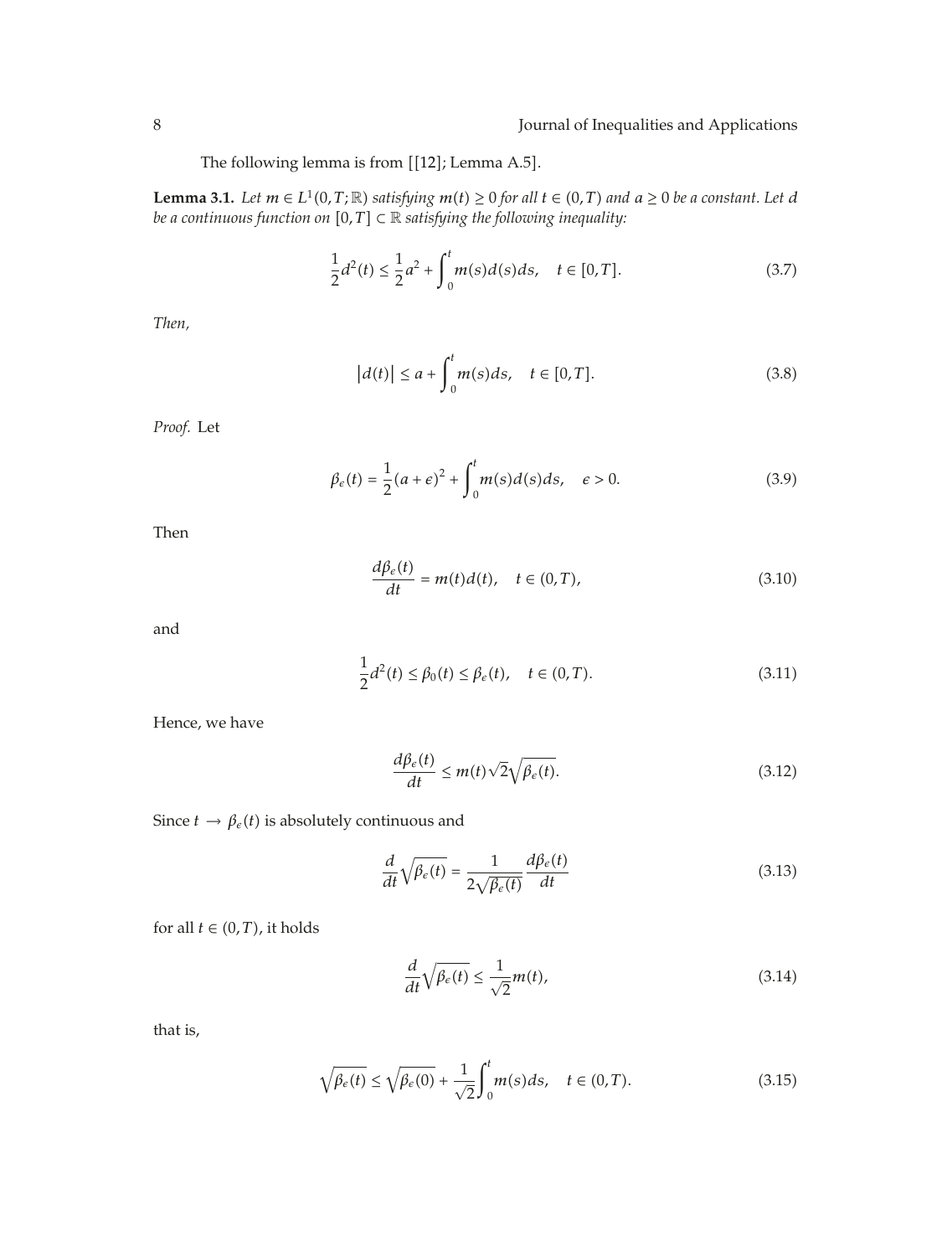Therefore, combining this with (3.11), we conclude that

$$
|d(t)| \le \sqrt{2}\sqrt{\beta_{\epsilon}(t)} \le \sqrt{2}\sqrt{\beta_{\epsilon}(0)} + \int_0^t m(s)ds
$$
  
=  $a + \epsilon + \int_0^t m(s)ds, \quad t \in [0, T]$  (3.16)

for arbitrary  $\epsilon > 0$ .

From now on, we establish the following results on the local solvability of the following equation,

$$
\dot{u}(t) + Au(t) - \text{div } C \big[\varepsilon(u(t))\big] = -b^n(u(t)) + f(t), \quad t \ge 0, \ n \in \mathbb{N},
$$
  
\n
$$
u = 0 \quad \text{on } \Gamma_1 \times (0, \infty),
$$
  
\n
$$
C \big[\varepsilon(u(x, t))\big] v = -(\beta \cdot v) u(x, t) \quad \text{on } \Gamma_0 \times (0, \infty),
$$
  
\n
$$
u(0) = u_0.
$$
\n(HIE-1)

**Lemma 3.2.** Let *u* be a solution of (HIE-1) and  $u \in B_r = \{v \in L^2(0,T;V) : ||v|| \leq r\}$ . Then, the *following inequality holds, for any*  $0 < t \leq T$ *,* 

$$
|u(t)|^2 + ||u||_{L^2(0,t;\Gamma_0)}^2 + ||u||_{L^2(0,t;V)}^2 \le c_1^{-1} \left(\frac{1}{2} |u_0|^2 + ||f||_{L^2(0,t;H)}^2\right) e^{(\omega_2 + L(r) + 1)t},\tag{3.17}
$$

*where*  $c_1 = \min\{1/2, \alpha, \omega_1 + c_0\}.$ 

*Proof.* We remark that from  $(2.11)$ ,  $(2.12)$ , it follows that there is a constant  $c_0 > 0$  such that

$$
c_0||u_1(t) - u_2(t)||^2 \leq (C[\varepsilon(u_1(t))] - C[\varepsilon(u_2(t))], \varepsilon(u_1(t)) - \varepsilon(u_2(t))). \qquad (3.18)
$$

Consider the following equation:

$$
\dot{u}(t) + Au(t) - \operatorname{div} C \big[\varepsilon\big(u(t)\big)\big] = -b^n\big(u(t)\big) + f(t), \quad t > 0, \ n \in \mathbb{N}.
$$
 (3.19)

Multipying on both sides of  $u(t)$ , we get

$$
(\dot{u}(t), u(t)) + (Au(t), u(t)) + (C[\varepsilon(u(t))], \varepsilon(u(t))) + ((\beta \cdot \nu)u(t), u(t)) + (bn(u(t)), u(t)) = (f(t), u(t)),
$$
\n(3.20)

 $\Box$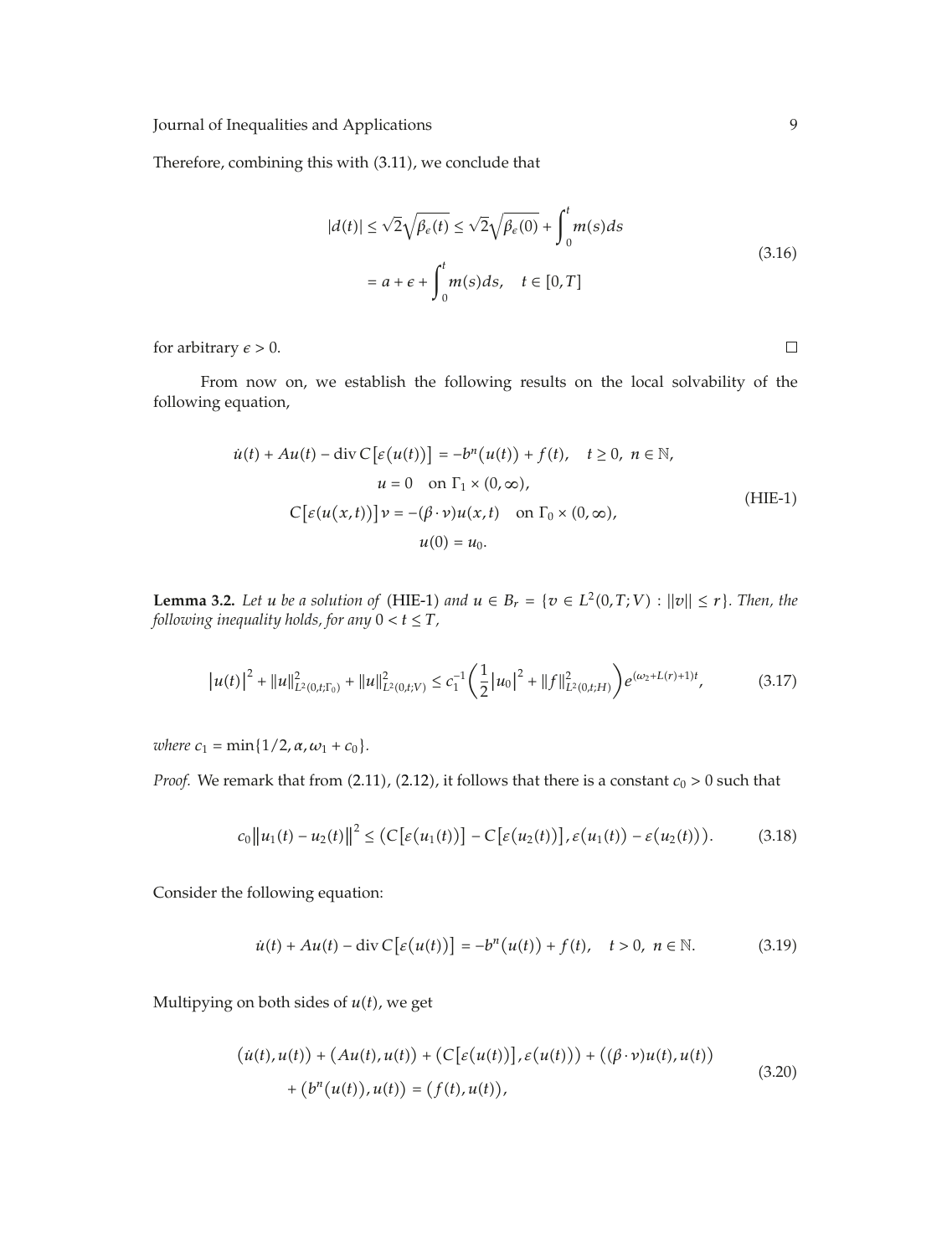$\Box$ 

and integrating this over  $(0, t)$ , by  $(1.6)$ ,  $(2.5)$ ,  $(3.18)$  and  $(Hb-1)$ , we have

$$
\frac{1}{2}|u(t)|^{2} + \alpha \int_{0}^{t} ||u(\tau)||_{\Gamma_{0}}^{2} d\tau + (\omega_{1} + c_{0}) \int_{0}^{t} ||u(\tau)||^{2} d\tau
$$
\n
$$
\leq \frac{1}{2}|u_{0}|^{2} + (\omega_{2} + L(r)) \int_{0}^{t} |u(\tau)|^{2} d\tau + \int_{0}^{t} \{|f(\tau)|^{2} + |u(\tau)|^{2}\} d\tau,
$$
\n(3.21)

that is,

$$
c_1(|u(t)|^2 + ||u||^2_{L^2(0,t;\Gamma_0)} + ||u||^2_{L^2(0,t;V)})
$$
  
\n
$$
\leq \frac{1}{2} |u_0|^2 + ||f||^2_{L^2(0,t;H)} + (\omega_2 + L(r) + 1) \int_0^t |u(\tau)|^2 d\tau.
$$
\n(3.22)

Applying Gronwall lemma, the proof of the lemma is complete.

**Theorem 3.3.** *Assume that*  $u_0 \in H$ *,*  $f \in L^2(0,T;V^*)$  *and (Hb). Then, there exists a time*  $T_0 > 0$  *such that* -HIE-1 *admits a unique solution*

$$
u \in L^{2}(0, T_{0}; V) \cap W^{1,2}(0, T_{0}; V^{*}) \cap C([0, T_{0}]; H), \quad 0 < T_{0} \leq T.
$$
 (3.23)

*Proof.* Assume that (2.5) holds for  $\omega_2 \neq 0$ . Let the constant *r* satisfy the following inequality:

$$
c_1^{-1} \left( \frac{1}{2} |u_0|^2 + \|f\|_{L^2(0,T;H)}^2 \right) e^{(\omega_2 + L(r) + 1)T} < r. \tag{3.24}
$$

Let us fix  $T \geq T_0 > 0$  such that

$$
\frac{\max\{\widetilde{\mu}, L(r)\}}{4\omega_2(\omega_1 + c_0)} \left(e^{2\omega_2 T_0} - 1\right) < 1,\tag{3.25}
$$

where  $\tilde{\mu}$  is given by (Hb).

Invoking Proposition 2.1, for a given  $w \in B_r = \{v \in L^2(0, T_0; V) : ||v|| \leq r\}$ , the problem

$$
\dot{u}(t) + Au(t) - \text{div } C \big[\varepsilon(u(t))\big] = -b^n(w(t)) + f(t), \quad t \ge 0, n \in \mathbb{N},
$$
  
\n
$$
u = 0 \quad \text{on } \Gamma_1 \times (0, \infty),
$$
  
\n
$$
C \big[\varepsilon(u(x, t))\big] v = -(\beta \cdot v) u(x, t) \quad \text{on } \Gamma_0 \times (0, \infty),
$$
  
\n
$$
u(0) = u_0.
$$
\n(HIE-2)

has a unique solution  $u \in L^2(0,T;V) \cap C([0,T];H)$ . To prove the existence and uniqueness of solutions of semilinear type (HIE-1), by virtue of Lemma 3.2, we are going to show that the mapping defined by  $w \mapsto u$  maps is strictly contractive from  $B_r$  into itself if the condition (3.25) is satisfied.  $(3.25)$  is satisfied.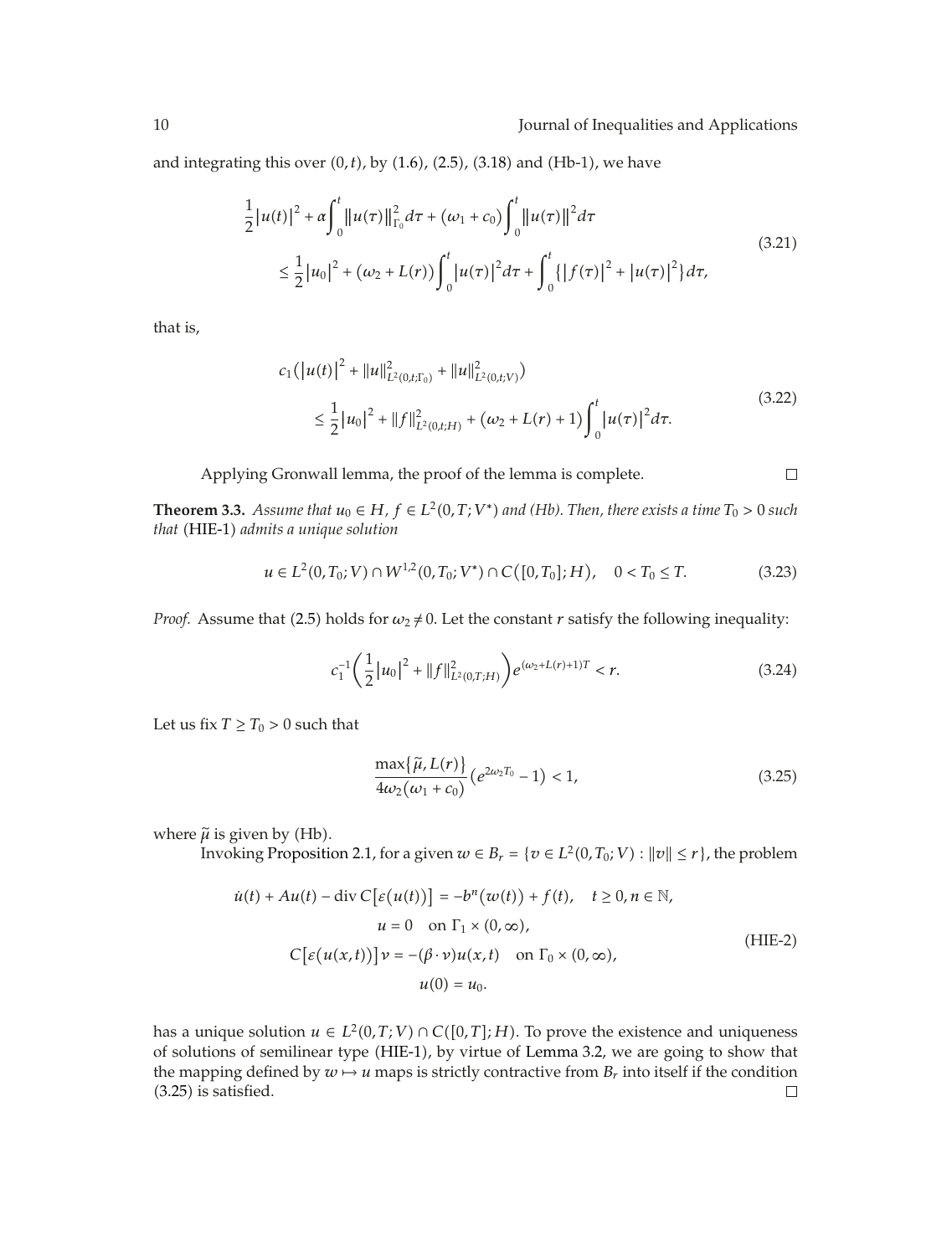**Lemma 3.4.** Let  $u_1$ ,  $u_2$  be the solutions of (HIE-2) with w replaced by  $w_1, w_2 \in B_r$  where  $B_r$  is the ball of radius  $r$  centered at zero of  $L^2(0,T_0;V)$ , respectively. Then the following inequality holds:

$$
|u_1(t) - u_2(t)| \le \int_0^t e^{\omega_2(t-s)} G(s) ds,
$$
\n(3.26)

*where*

$$
G(t) = L(r) ||w_1(t) - w_2(t)||.
$$
 (3.27)

*Proof.* Let  $u_1, u_2$  be the solutions of (HIE-2) with *w* replaced by  $w_1, w_2 \in L^2(0, T_0; V)$ , respectively. Then, we have that

$$
\frac{d}{dt}(u_1(t) - u_2(t)) + A(u_1(t) - u_2(t)) - (\text{div } C[\varepsilon(u_1(t))] - \text{div } C[\varepsilon(u_2(t))])
$$
\n
$$
= -\{b^n(w_1(t)) - b^n(w_2(t))\}, \quad t > 0, \ n \in \mathbb{N}.
$$
\n(3.28)

Multiplying on both sides of  $u_1(t) - u_2(t)$  and by  $(2.8)$ , we get

$$
\frac{1}{2} \frac{d}{dt} |u_1(t) - u_2(t)|^2 + a(u_1(t) - u_2(t), u_1(t) - u_2(t))
$$
  
+  $(C[\varepsilon(u_1(t))] - C[\varepsilon(u_2(t))], \varepsilon(u_1(t)) - \varepsilon(u_2(t)))$   
+  $((\beta(x) \cdot v) (u_1(t) - u_2(t)), u_1(t) - u_2(t))_{\Gamma_0}$   
=  $-(b^n(w_1(t)) - b^n(w_2(t)), u_1(t) - u_2(t)),$  (3.29)

and so, by (3.18), (2.5), (Hb), we obtain

$$
\frac{1}{2}\frac{d}{dt}\left|u_1(t) - u_2(t)\right|^2 + \left(\omega_1 + c_0\right)\left\|u_1(t) - u_2(t)\right\|^2
$$
\n
$$
\leq \omega_2\left|u_1(t) - u_2(t)\right|^2 + L(r)\left\|w_1(t) - w_2(t)\right\|\left|u_1(t) - u_2(t)\right|.\tag{3.30}
$$

Putting

$$
G(t) = L(r) ||w_1(t) - w_2(t)||, \qquad H(t) = G(t) |u_1(t) - u_2(t)| \qquad (3.31)
$$

and integrating (3.30) over (0, t), this yields

$$
\frac{1}{2}|u_1(t) - u(t)|^2 + (\omega_1 + c_0) \int_0^t ||u_1(s) - u_2(s)||^2 ds \le \omega_2 \int_0^t |u_1(s) - u_2(s)|^2 ds + \int_0^t H(s) ds. \tag{3.32}
$$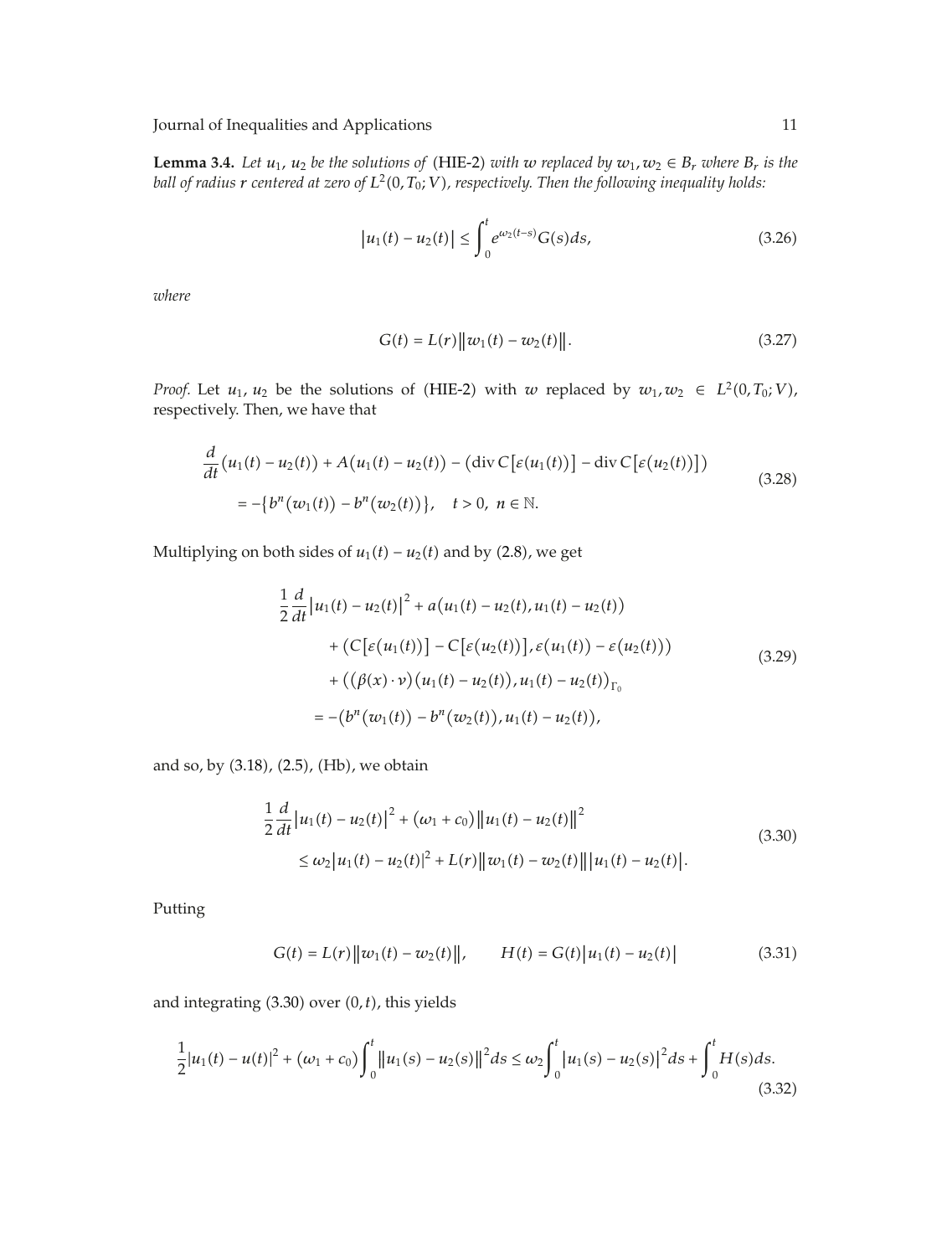From (3.32) it follows that

$$
\frac{d}{dt} \left\{ e^{-2\omega_2 t} \int_0^t |u_1(s) - u_2(s)|^2 ds \right\}
$$
  
=  $2e^{-2\omega_2 t} \left\{ \frac{1}{2} |u_1(t) - u_2(t)|^2 - \omega_2 \int_0^t |u_1(s) - u_2(s)|^2 ds \right\}$  (3.33)  
 $\leq 2e^{-2\omega_2 t} \int_0^t H(s) ds.$ 

Integrating  $(3.33)$  over  $(0, t)$  we have

$$
e^{-2\omega_2 t} \int_0^t |u_1(s) - u_2(s)|^2 ds \le 2 \int_0^t e^{-2\omega_2 \tau} \int_0^{\tau} H(s) ds d\tau
$$
  
= 
$$
2 \int_0^t \int_s^t e^{-2\omega_2 \tau} d\tau H(s) ds = 2 \int_0^t \frac{e^{-2\omega_2 s} - e^{-2\omega_2 t}}{2\omega_2} H(s) ds
$$
  
= 
$$
\frac{1}{\omega_2} \int_0^t (e^{-2\omega_2 s} - e^{-2\omega_2 t}) H(s) ds,
$$
 (3.34)

thus, we get

$$
\omega_2 \int_0^t \left| u_1(s) - u_2(s) \right|^2 ds \le \int_0^t \left( e^{2\omega_2(t-s)} - 1 \right) H(s) ds. \tag{3.35}
$$

From (3.32) and (3.35) it follows that

$$
\frac{1}{2} |u_1(t) - u_2(t)|^2 + (\omega_1 + c_0) \int_0^t ||u_1(s) - u_2(s)||^2 ds
$$
\n
$$
\leq \int_0^t e^{2\omega_2(t-s)} H(s) ds
$$
\n
$$
= \int_0^t e^{2\omega_2(t-s)} G(s) |u_1(s) - u_2(s)| ds,
$$
\n(3.36)

which implies

$$
\frac{1}{2} \left( e^{-2\omega_2 t} |u_1(t) - u_2(t)| \right)^2 + (\omega_1 + c_0) e^{-2\omega_2 t} \int_0^t ||u_1(s) - u_2(s)||^2 ds
$$
\n
$$
\leq \int_0^t e^{-\omega_2 s} G(s) e^{-\omega_2 s} |u_1(s) - u_2(s)| ds.
$$
\n(3.37)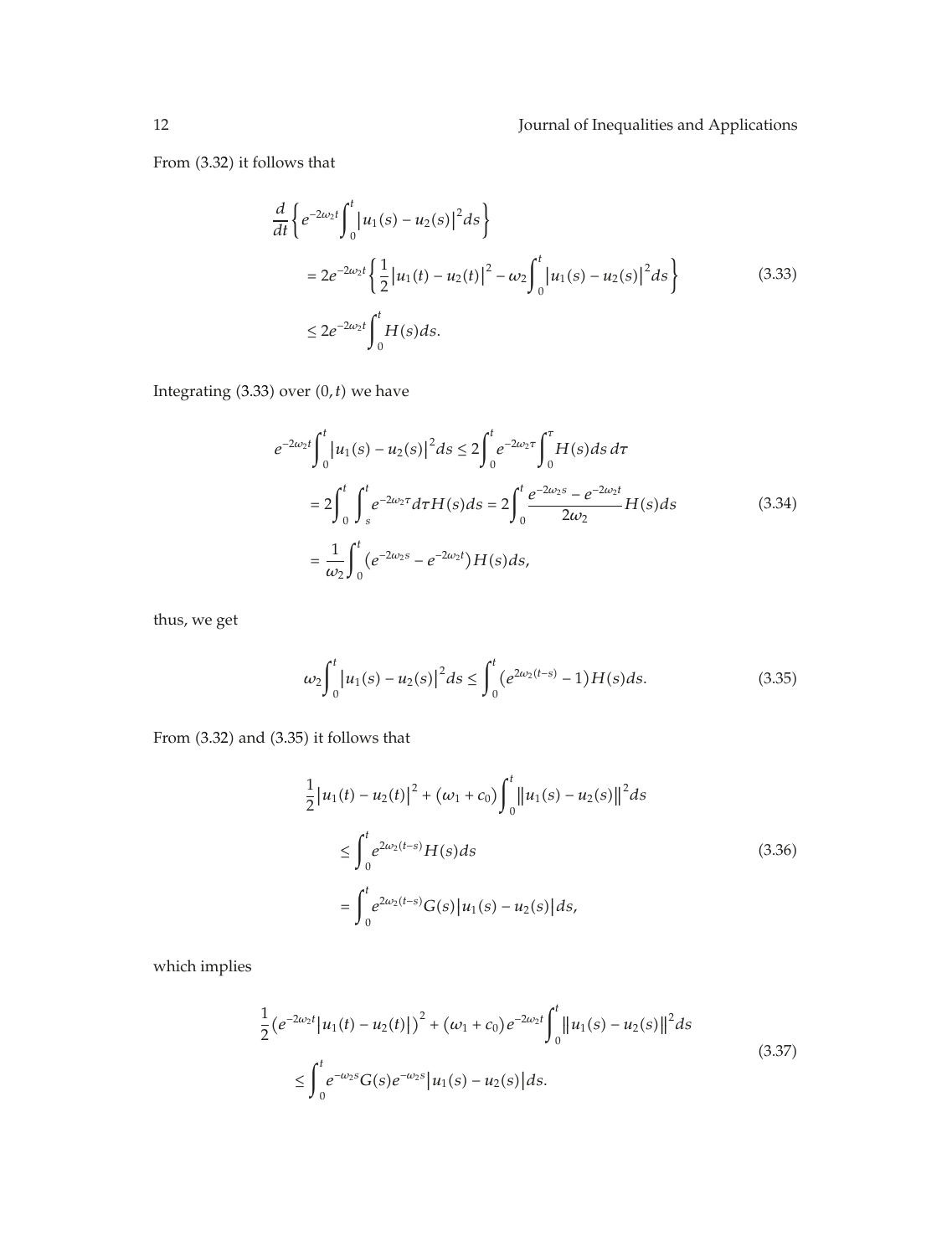By using Lemma 3.1, we obtain that

$$
e^{-\omega_2 t} |u_1(t) - u_2(t)| \le \int_0^t e^{-\omega_2 s} G(s) ds.
$$
 (3.38)

The proof of lemma is complete.

From (3.26) and (3.36) it follows that

$$
\frac{1}{2}|u_1(t) - u_2(t)|^2 + (\omega_1 + c_0) \int_0^t ||u_1(s) - u_2(s)||^2 ds
$$
\n
$$
\leq \int_0^t e^{2\omega_2(t-s)} G(s) \int_0^s e^{\omega_2(s-\tau)} G(\tau) d\tau ds
$$
\n
$$
= e^{2\omega_2 t} \int_0^t e^{-\omega_2 s} G(s) \int_0^s e^{-\omega_2 \tau} G(\tau) d\tau ds
$$
\n
$$
= e^{2\omega_2 t} \int_0^t \frac{1}{2} \frac{d}{ds} \left\{ \int_0^s e^{-\omega_2 \tau} G(\tau) d\tau \right\}^2 ds
$$
\n
$$
= \frac{1}{2} e^{2\omega_2 t} \left\{ \int_0^t e^{-\omega_2 \tau} G(\tau) d\tau \right\}^2
$$
\n
$$
\leq \frac{1}{2} e^{2\omega_2 t} \int_0^t e^{-2\omega_2 \tau} d\tau \int_0^t G(\tau)^2 d\tau
$$
\n
$$
= \frac{1}{2} e^{2\omega_2 t} \frac{1 - e^{-2\omega_2 t}}{2\omega_2} \int_0^t G(\tau)^2 d\tau
$$
\n
$$
= \frac{L(\tau)^2}{4\omega_2} (e^{2\omega_2 t} - 1) \int_0^t ||\omega_1(s) - \omega_2(s)||^2 ds.
$$
\n(3.39)

Starting from the initial value  $u_0(t) = u_0$ , consider a sequence  $\{u_n(\cdot)\}\$  satisfying

$$
\dot{u}_{n+1}(t) + Au_{n+1}(t) - \text{div } C \big[ \varepsilon (u_{n+1}(t)) \big] = -b^n (u_n(t)) + f(t), \quad t \ge 0
$$
  

$$
u_{n+1} = 0 \quad \text{on } \Gamma_1 \times (0, \infty)
$$
  

$$
C \big[ \varepsilon (u_{n+1}(x, t)) \big] \nu = -(\beta \cdot \nu) \dot{u}_{n+1}(x, t), \quad \text{on } \Gamma_0 \times (0, \infty)
$$
  

$$
u_{n+1}(0) = u_0.
$$
 (3.40)

Then from (3.39) it follows that

$$
\frac{1}{2} |u_{n+1}(t) - u_n(t)|^2 + (\omega_1 + c_0) \int_0^t ||u_{n+1}(s) - u_n(s)||^2 ds
$$
\n
$$
\leq \frac{L(r)^2}{4\omega_2} (e^{2\omega_2 t} - 1) \int_0^t ||u_n(s) - u_{n-1}(s)||^2 ds.
$$
\n(3.41)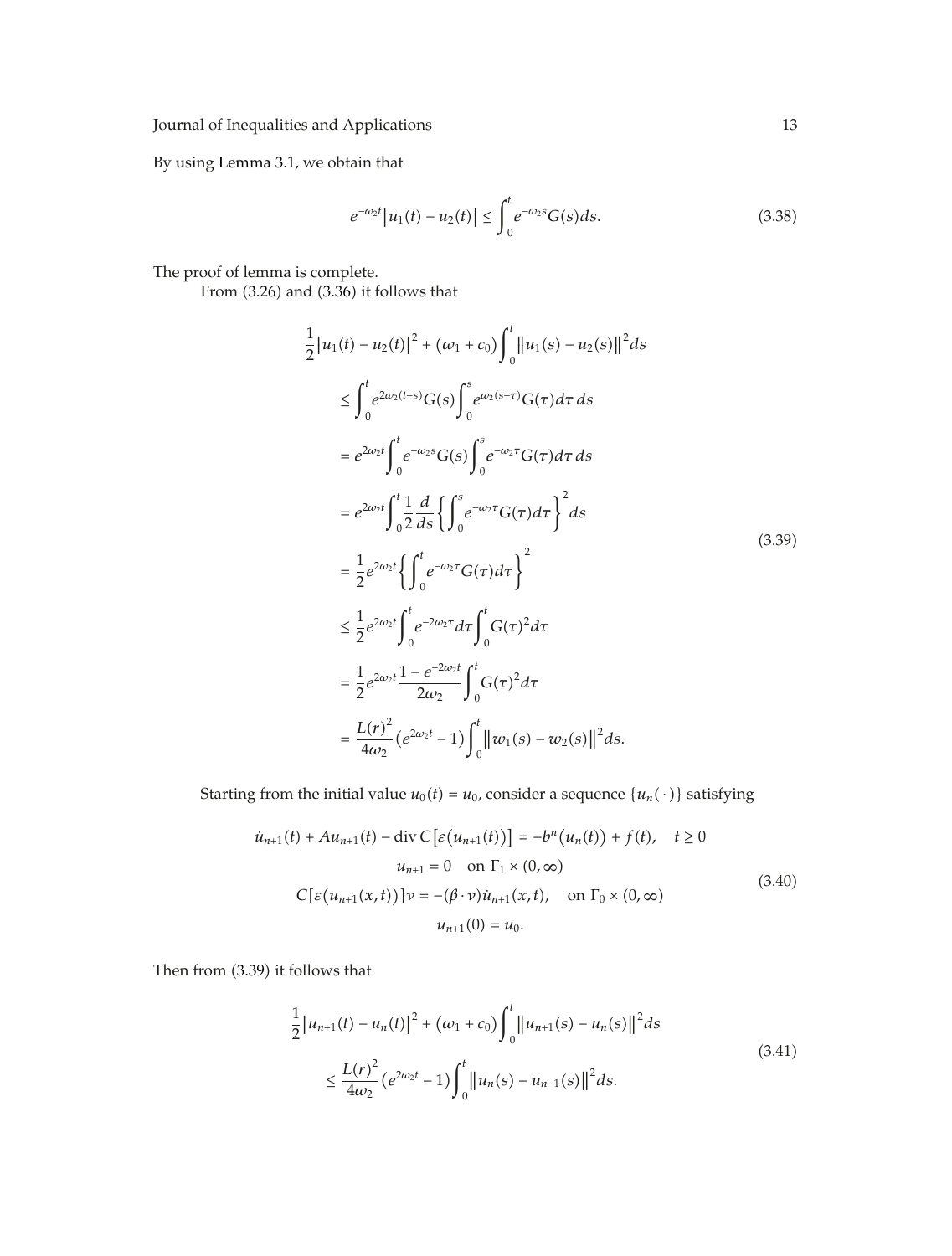So by virtue of the condition  $(3.25)$  the contraction principle gives that there exists  $u(\cdot) \in L^2(0,T_0;V)$  such that

$$
u_n(\cdot) \longrightarrow u(\cdot) \quad \text{in } L^2(0, T_0; V), \tag{3.42}
$$

and hence, from (3.41) there exists  $u(\cdot) \in C([0,T_0];H)$  such that

$$
u_n(\cdot) \longrightarrow u(\cdot) \quad \text{in } C([0,T_0];H). \tag{3.43}
$$

 $\Box$ 

Now, we give a norm estimation of the solution (HIE) and establish the global existence of solutions with the aid of norm estimations.

**Theorem 3.5.** *Let the assumption (Hb) be satisfied. Assume that*  $u_0 \in H$  *and*  $f \in L^2(0,T;V^*)$  *for any T >* 0*. Then, the solution u of* -HIE *exists and is unique in*

$$
u \in L^{2}(0,T;V) \cap W^{1,2}(0,T;V^{*}) \subset C([0,T];H). \tag{3.44}
$$

*Furthermore, there exists a constant C*<sup>2</sup> *depending on T such that*

$$
||u||_{L^{2}\cap W^{1,2}} \leq C_{2}(1+|u_{0}|+||f||_{L^{2}(0,T;V^{*})}). \tag{3.45}
$$

*Proof.* Let  $w \in B_r$  be the solution of

$$
\dot{w}(t) + Aw(t) - \text{div } C \big[\varepsilon(w(t))\big] = f(t), \quad t \ge 0,
$$
  
\n
$$
w = 0 \quad \text{on } \Gamma_1 \times (0, \infty),
$$
  
\n
$$
C \big[\varepsilon(w(x, t))\big] v = -(\beta \cdot v) w(x, t) \quad \text{on } \Gamma_0 \times (0, \infty),
$$
  
\n
$$
w(0) = u_0.
$$
\n(3.46)

Then, since

$$
\frac{d}{dt}\big(u(t)-w(t)\big)+A\big(u(t)-w(t)\big)-\mathrm{div}\,C\big[\varepsilon\big(u(t)\big)\big]+\mathrm{div}\,C\big[\varepsilon\big(w(t)\big)\big]=-b^{n}\big(u(t)\big),\quad(3.47)
$$

by multiplying by  $u(t) - w(t)$ , from (Hb), (3.18) and the monotonicity of *A*, we obtain

$$
\frac{1}{2}\frac{d}{dt}\left|u(t)-w(t)\right|^2 + \left(\omega_1 + c_0\right)\left\|u(t)-w(t)\right\|^2 \leq \omega_2\left|u(t)-w(t)\right|^2 + \tilde{\mu}\left\|u(t)\right\|\left|u(t)-w(t)\right|.
$$
\n(3.48)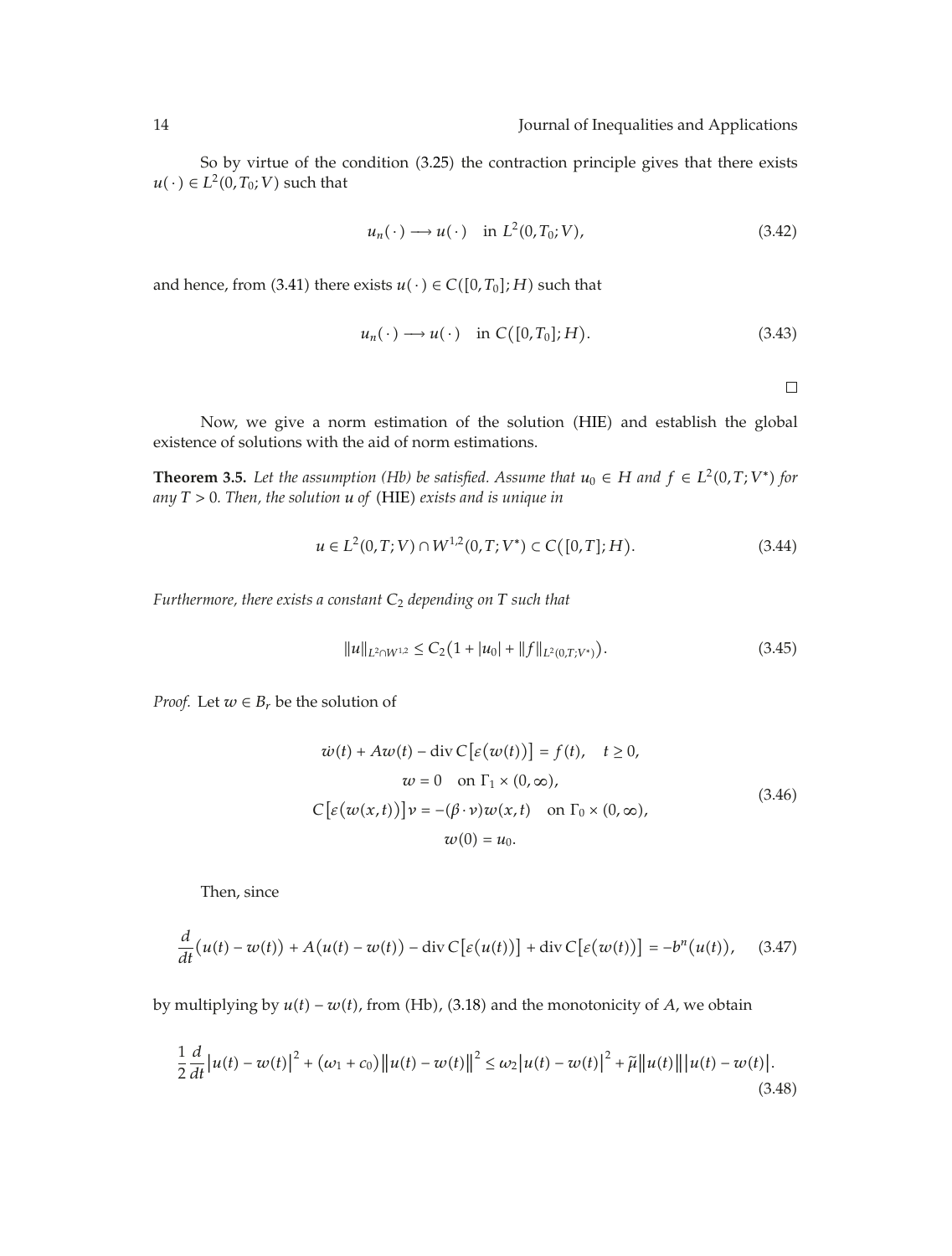By integrating on  $(3.48)$  over  $(0, t)$  we have

$$
\frac{1}{2}|u(t) - w(t)|^{2} + (\omega_{1} + c_{0}) \int_{0}^{t} ||u(s) - w(s)||^{2} ds
$$
\n
$$
\leq \omega_{2} \int_{0}^{t} |u(s) - w(s)|^{2} ds + \tilde{\mu} \int_{0}^{t} ||u(s)|| |u(s) - w(s)| ds.
$$
\n(3.49)

By the procedure similar to (3.39) we have

$$
\frac{1}{2}|u(t) - w(t)| + (\omega_1 + c_0) \int_0^t ||u(s) - w(s)||^2 ds \le \frac{\tilde{\mu}^2}{4\omega_2} (e^{2\omega_2 t} - 1) \int_0^t ||u(s)||^2 ds. \tag{3.50}
$$

Put

$$
M = \frac{\tilde{\mu}^2}{4\omega_2(\omega_1 + c_0)} \left(e^{2\omega_2 t} - 1\right).
$$
 (3.51)

Then it holds

$$
||u - w||_{L^{2}(0, T_{0}; V)} \leq M^{1/2} ||u||_{L^{2}(0, T_{0}; V)}
$$
\n(3.52)

and hence, from (2.16) in Proposition 2.1, we have that

$$
||u||_{L^{2}(0,T_{0};V)} \leq \frac{1}{1 - M^{1/2}} ||w||_{L^{2}(0,T_{0};V)}
$$
  
\n
$$
\leq \frac{C_{0}}{1 - M^{1/2}} \left(1 + |u_{0}| + ||f||_{L^{2}(0,T_{0};V^{*})}\right)
$$
  
\n
$$
\leq C_{2} \left(1 + |u_{0}| + ||f||_{L^{2}(0,T_{0};V^{*})}\right)
$$
\n(3.53)

for some positive constant  $C_2$ . Noting that by  $(Hb)$ 

$$
||b^{n}(u)||_{L^{2}(0,T;H)} \leq \text{const} \cdot ||u||_{L^{2}(0,T;V)}
$$
\n(3.54)

and by Proposition 2.1

$$
||u||_{W^{1,2}(0,T;V^*)} \le C_1 \{ 1 + |u_0| + ||b^n(u) + f||_{L^2(0,T;V^*)} \},
$$
\n(3.55)

it is easy to obtain the norm estimate of  $u$  in  $W^{1,2}(0,T_0;V^*)$  satisfying (3.45).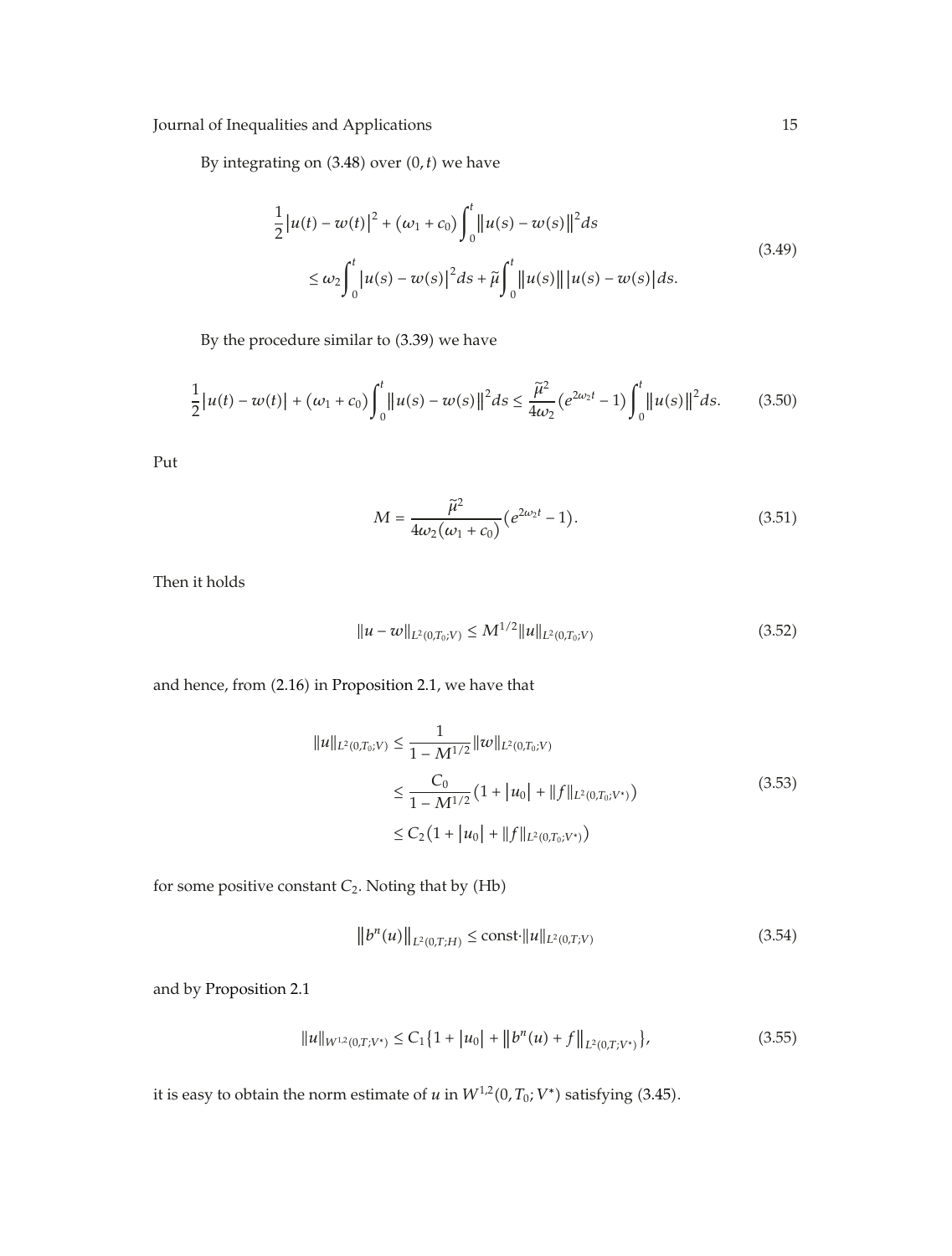Now from Theorem 3.3 it follows that

$$
|u(T_0)| \le ||u||_{C([0,T_0],H)} \le C_2(1+|u_0|+||f||_{L^2(0,T_0;V^*)}).
$$
\n(3.56)

So, we can solve the equation in  $[T_0, 2T_0]$  and obtain an analogous estimate to (3.53). Since the condition (3.25) is independent of initial values, the solution of (HIE-1) can be extended the internal  $[0, nT_0]$  for a natural number *n*, that is, for the initial  $u(nT_0)$  in the interval  $[nT_0, (n+m_0)]$ 1) $T_0$ ], as analogous estimate (3.53) holds for the solution in  $[0, (n + 1)T_0]$ . Furthermore, the estimate  $(3.45)$  is easily obtained from  $(3.53)$  and  $(3.56)$ .

We show that  $(u, \Xi)$  is a solution of the problem (HIE). Lemma 3.4 and (Hb) give that

$$
\left|b^{n}(u(t))\right| \leq \tilde{\mu}|u(t)| \leq c,
$$
\n(3.57)

and for  $u_0 \in H$ , there exists a unique solution  $u$  of (HIE) belonging to

$$
L^{2}(0,T;V) \cap W^{1,2}(0,T;V^{*}) \subset C([0,T];H)
$$
\n(3.58)

and satisfying (3.44).

From  $(3.44)$  and  $(3.57)$ , we can extract a subsequence from  $\{u_n\}$ , still denoted by  $\{u_n\}$ , such that

$$
u_n \longrightarrow u \text{ weakly in } L^2(0, T; V) \cap W^{1,2}(0, T; V^*)
$$
\n
$$
(3.59)
$$

$$
b^{n}(u_{n}) \longrightarrow \Xi \text{ weakly in } L^{2}(0,T;H). \tag{3.60}
$$

Here, we remark that if *V* is compactly embedded in *H* and  $u \in L^2(0,T;V)$ , the following embedding

$$
L^{2}(0,T;V) \cap W^{1,2}(0,T;V^{*}) \subset L^{2}(0,T;H)
$$
\n(3.61)

is compact in view [13, Theorem 2]. Hence, the mapping

$$
u_n \longrightarrow u \text{ strongly in } L^2(0, T; H). \tag{3.62}
$$

By a solution of (HIE-1), we understand a mild solution that has a form

$$
u_n(t) = S(t)u_0 + \int_0^t S(t-s) \{ \text{div } C \big[ \varepsilon(u_n(t)) \big] - b^n(u_n(s)) + f(s) \} ds, \quad t \ge 0,
$$
 (3.63)

so letting  $n \to \infty$  and using the convergence results above, we obtain

$$
\dot{u}(t) + Au(t) - \operatorname{div} C \left[ \varepsilon (u(t)) \right] + \Xi(t) = f(t), \quad 0 \le t \le T. \tag{3.64}
$$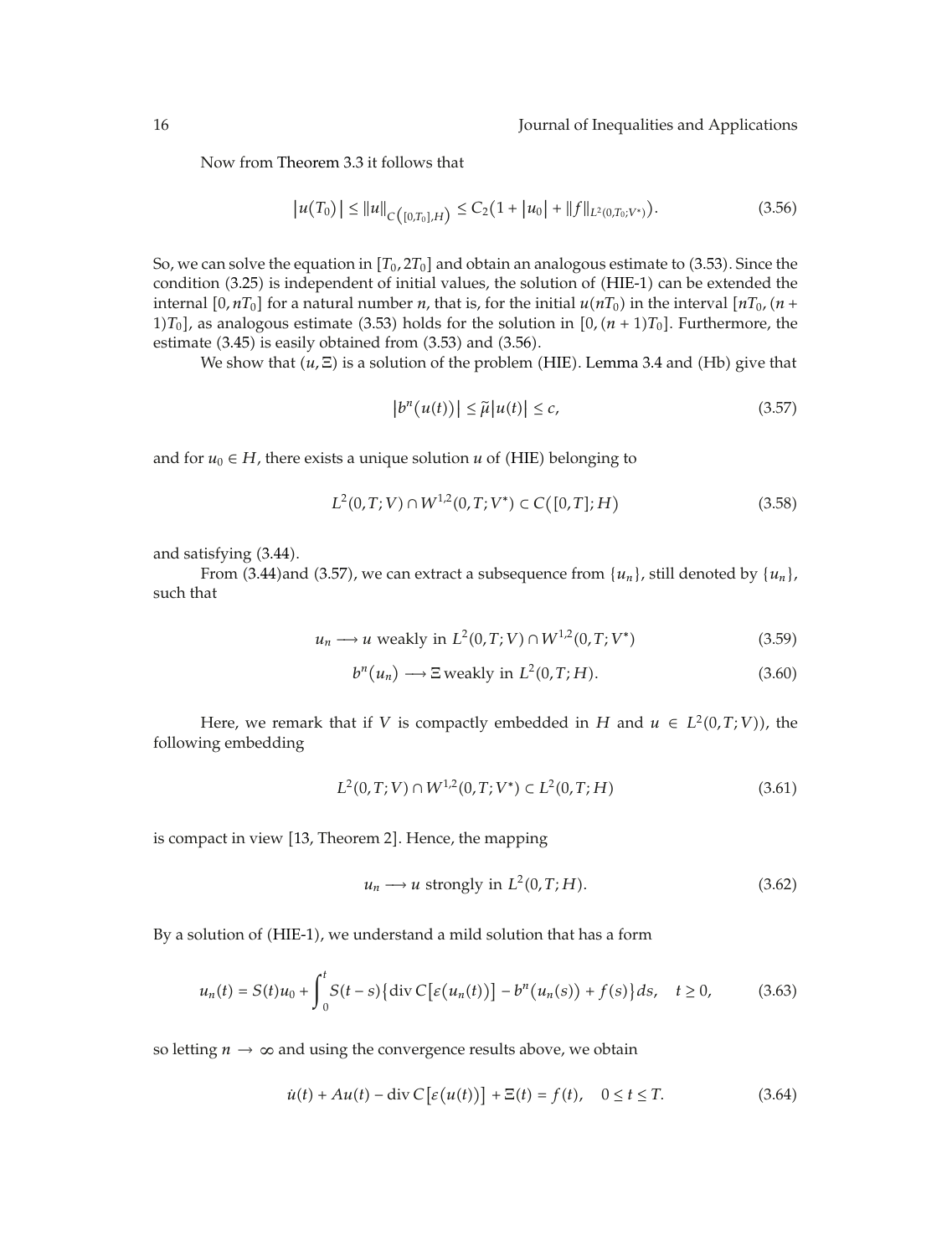Now, we show that  $\Xi(x, t) \in \varphi(u(x, t))$  a.e. in  $Q := \Omega \times (0, T_0)$ . Indeed, from (3.62) we have  $u_{ni} \to u_i$  strongly in  $L^2(0,T;L^2(\Omega))$  and hence  $u_{ni}(x,t) \to u_i(x,t)$  a.e. in *Q* for each  $i = 1, 2, \ldots, N$ . Let  $i \in \{1, 2, \ldots, N\}$  and  $\eta > 0$ . Using the theorem of Lusin and Egoroff, we can choose a subset  $\omega \subset Q$  such that  $|\omega| < \eta$ ,  $u_i \in L^2(Q \setminus \omega)$  and  $u_{ni} \to u_i$  uniformly on  $Q \setminus \omega$ . Thus, for each  $\epsilon > 0$ , there is an  $M > 2/\epsilon$  such that

$$
\left|u_{ni}(x,t)-u_i(x,t)\right|<\frac{\epsilon}{2}\quad\text{for }n>M\text{ and }(x,t)\in Q\setminus\omega.\tag{3.65}
$$

Then, if  $|u_{ni}(x,t) - s| < 1/n$ , we have  $|u_i(x,t) - s| < \epsilon$  for all  $n > M$  and  $(x,t) \in Q \setminus \omega$ . Therefore we have

$$
\underline{b_i^{\epsilon}}(u_i(x,t)) \leq b_i^n(u_{ni}(x,t)) \leq \overline{b_i^{\epsilon}}(u_i(x,t)), \quad \forall n > M, \ (x,t) \in Q \setminus \omega.
$$
 (3.66)

Let  $\phi \in L^2(0, T; L^2(\Omega))$ ,  $\phi \geq 0$ . Then

$$
\int_{Q\setminus\omega} \underline{b_i}^{\epsilon} (u_i(x,t)) \phi(x,t) dx dt \le \int_{Q\setminus\omega} b_i^n (u_{ni}(x,t)) \phi(x,t) dx dt
$$
\n
$$
\le \int_{Q\setminus\omega} \overline{b_i}^{\epsilon} (u_i(x,t)) \phi(x,t) dx dt.
$$
\n(3.67)

Letting  $n \to \infty$  in this inequality and using (3.60), we obtain

$$
\int_{Q\setminus\omega} \underline{b_i}^{\epsilon} (u_i(x,t)) \phi(x,t) dx dt \le \int_{Q\setminus\omega} \Xi_i(x,t) \phi(x,t) dx dt
$$
\n
$$
\le \int_{Q\setminus\omega} \overline{b_i}^{\epsilon} (u_i(x,t)) \phi(x,t) dx dt, \tag{3.68}
$$

where  $\Xi = (\Xi_1, \ldots, \Xi_N)$ . Letting  $\epsilon \to 0^+$  in this inequality, we deduce that

$$
\Xi_i(x,t) \in \varphi_i\big(u_i(x,t)\big) \quad \text{a.e. in } Q \setminus \omega,
$$
\n(3.69)

and letting  $\eta \rightarrow 0^+$  we get

$$
\Xi_i(x,t) \in \varphi_i(u_i(x,t)) \quad \text{a.e. in } Q. \tag{3.70}
$$

This implies that  $\Xi(x, t) \in \varphi(u(x, t))$  a.e. in *Q*. This completes the proof of theorem.  $\Box$ 

*Remark 3.6.* In terms of Proposition 2.1, we remark that if  $u_0 \in V = (D(A), H)_{1/2,2}$  and  $f \in$  $L^2(0,T;H)$  for any  $T > 0$  then the solution  $u$  of (HIE) exists and is unique in

$$
x \in L^{2}(0,T;D(A)) \cap W^{1,2}(0,T;H) \subset C([0,T];V). \tag{3.71}
$$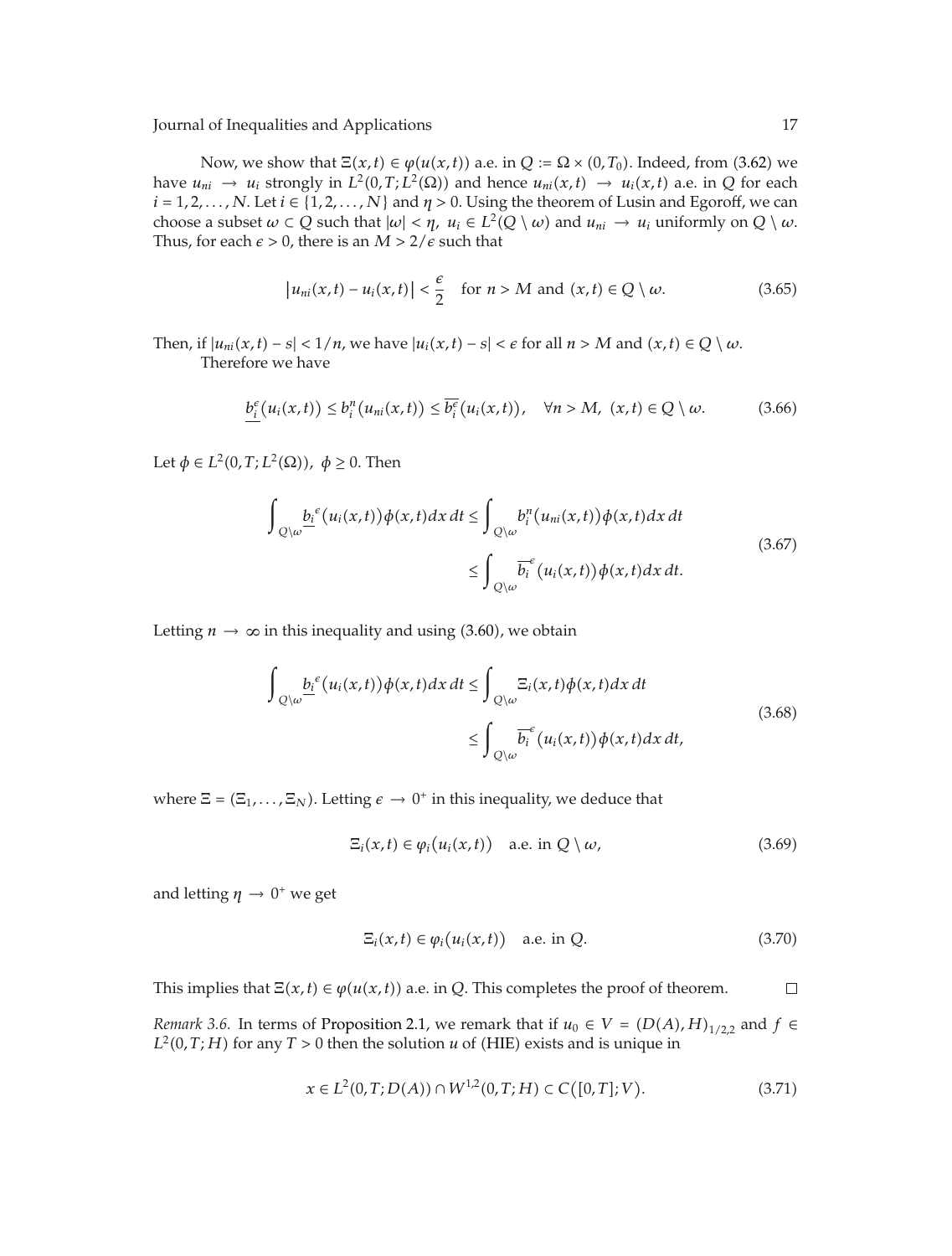Futhermore, there exists a constant  $C_2$  depending on  $T$  such that

$$
||u||_{L^{2}\cap W^{1,2}} \leq C_{2}(1+||u_{0}||+||f||_{L^{2}(0,T;H)}).
$$
\n(3.72)

**Theorem 3.7.** *Let the assumption (Hb) be satisfied*

 $(1)$  *if*  $(u_0, f) \in V \times L^2(0, T; H)$ , then the solution *u* of (HIE) belongs to  $u \in L^2(0, T; D(A)) \cap$ *C*-0*, T*; *V and the mapping*

$$
H \times L^{2}(0, T; H) \ni (u_{0}, f) \longmapsto u \in L^{2}(0, T; D(A)) \cap C([0, T]; V)
$$
\n(3.73)

*is continuous.*

(2) *let*  $(u_0, f)$  ∈ *H* × *L*<sup>2</sup>(0,*T*; *V*<sup>\*</sup>). Then the solution *u* of (HIE) *belongs* to *u* ∈ *L*<sup>2</sup>(0,*T*; *V*) ∩ *C*-0*, T*; *H and the mapping*

$$
H \times L^{2}(0,T;V^{*}) \ni (u_{0},f) \longmapsto u \in L^{2}(0,T;V) \cap C([0,T];H)
$$
\n(3.74)

*is continuous.*

*Proof.* (1) It is easy to show that if  $u_0 \in V$  and  $f \in L^2(0,T;H)$ , then *u* belongs to *L*<sup>2</sup>(0,*T*;*D*(*A*)) ∩ *W*<sup>1,2</sup>(0,*T*;*H*). let  $(u_{0i}, f_i)$  ∈ *V* × *L*<sup>2</sup>(0,*T*;*H*) and  $u_i$  ∈ *B<sub>r</sub>* be the solution of (HIE) with  $(u_{0n}, f_i)$  in place of  $(u_0, f)$  for  $i = 1, 2$ . Then in view of Proposition 2.1, we have

$$
\|u_1 - u_2\|_{L^2(0,T;D(A)) \cap W^{1,2}(0,T;H)}
$$
  
\n
$$
\leq C_1 \{ \|u_{01} - u_{02}\| + \|b^n(u_1) - b^n(u_2)\|_{L^2(0,T;H)} + \|f_1 - f_2\|_{L^2(0,T;H)} \}
$$
(3.75)  
\n
$$
\leq C_1 \{ \|u_{01} - u_{02}\| + L(r) \|u_1 - u_2\|_{L^2(0,T;V)} + \|f_1 - f_2\|_{L^2(0,T;H)} \}.
$$

Since

$$
u_1(t) - u_2(t) = u_{01} - u_{02} + \int_0^t (\dot{u}_1(s) - \dot{u}_2(s))ds,
$$
\n(3.76)

we get

$$
||u_1 - u_2||_{L^2(0,T;H)} \le \sqrt{T} |u_{01} - u_{02}| + \frac{T}{\sqrt{2}} ||u_1 - u_2||_{W^{1,2}(0,T;H)}.
$$
\n(3.77)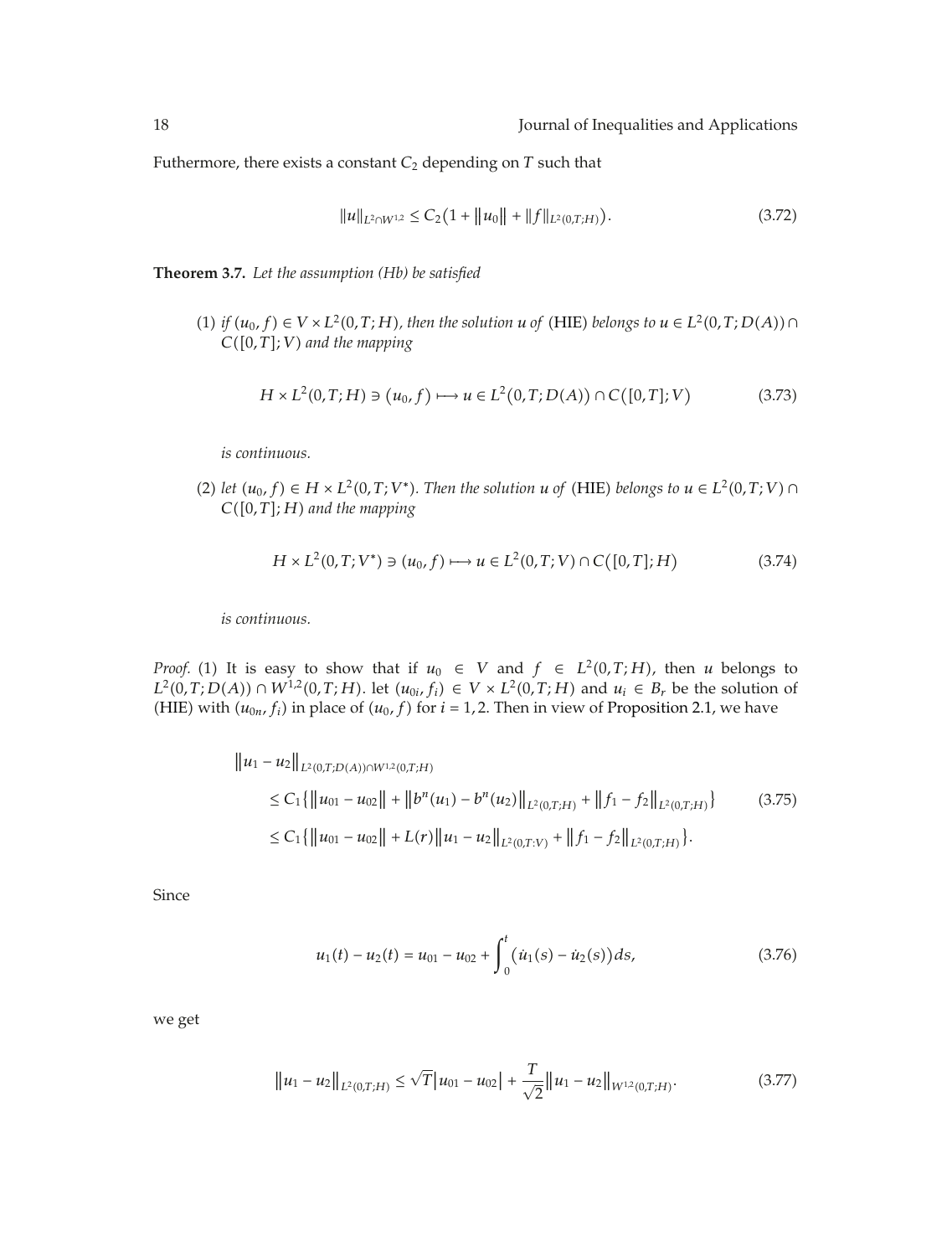Hence, arguing as in (2.8), we get

$$
||u_1 - u_2||_{L^2(0,T;V)} \leq C_0 ||u_1 - u_2||_{L^2(0,T;D(A))}^{1/2} ||u_1 - u_2||_{L^2(0,T;H)}^{1/2}
$$
  
\n
$$
\leq C_0 ||u_1 - u_2||_{L^2(0,T;D(A))}^{1/2} \left\{ T^{1/4} |u_{01} - u_{02}|^{1/2} + \left( \frac{T}{\sqrt{2}} \right)^{1/2} ||u_1 - u_2||_{W^{1,2}(0,T;H)}^{1/2} \right\}
$$
  
\n
$$
\leq C_0 T^{1/4} |u_{01} - u_{02}|^{1/2} ||u_1 - u_2||_{L^2(0,T;D(A_0))}^{1/2}
$$
  
\n
$$
+ C_0 \left( \frac{T}{\sqrt{2}} \right)^{1/2} ||u_1 - u_2||_{L^2(0,T;D(A)) \cap W^{1,2}(0,T;H)}
$$
  
\n
$$
\leq 2^{-7/4} C_0 |u_{01} - u_{02}| + 2C_0 \left( \frac{T}{\sqrt{2}} \right)^{1/2} ||u_1 - u_2||_{L^2(0,T;D(A)) \cap W^{1,2}(0,T;H)}.
$$
  
\n(3.78)

Combining (3.75) with (3.78), we obtain

$$
\|u_1 - u_2\|_{L^2(0,T;D(A)) \cap W^{1,2}(0,T;H)}
$$
  
\n
$$
\leq C_1 \{ \|u_{01} - u_{02}\| + \|f_1 - f_2\|_{L^2(0,T;H)} \} + 2^{-7/4} C_0 C_1 \mu |u_{01} - u_{02}|
$$
  
\n
$$
+ 2C_0 C_1 \left(\frac{T}{\sqrt{2}}\right)^{1/2} L(r) \|u_1 - u_2\|_{L^2(0,T;D(A)) \cap W^{1,2}(0,T;H)}.
$$
\n(3.79)

Suppose that  $(u_{0n}, f_n) \rightarrow (u_0, f)$  in  $V \times L^2(0, T; H)$  and let  $u_n$  and  $u$  be the solutions (HIE) with  $(u_{0n}, f_n)$  and  $(u_0, f)$ , respectively. Let  $0 < T_1 \leq T$  be such that

$$
2C_0C_1(T_1/\sqrt{2})^{1/2}L(r) < 1. \tag{3.80}
$$

Then by virtue of  $(3.79)$  with *T* replaced by  $T_1$  we see that

$$
u_n \longrightarrow u \quad \text{in } L^2(0, T_1; D(A_0)) \cap W^{1,2}(0, T_1; H). \tag{3.81}
$$

This implies that  $u_n(T_1) \mapsto u(T_1)$  in *V*. Hence the same argument shows that  $u_n \to u$  in

$$
L^{2}(T_{1}, \min\{2T_{1}, T\}; D(A_{0})) \cap W^{1,2}(T_{1}, \min\{2T_{1}, T\}; H). \tag{3.82}
$$

Repeating this process we conclude that  $u_n \to u$  in  $L^2(0,T;D(A_0)) \cap W^{1,2}(0,T;H)$ .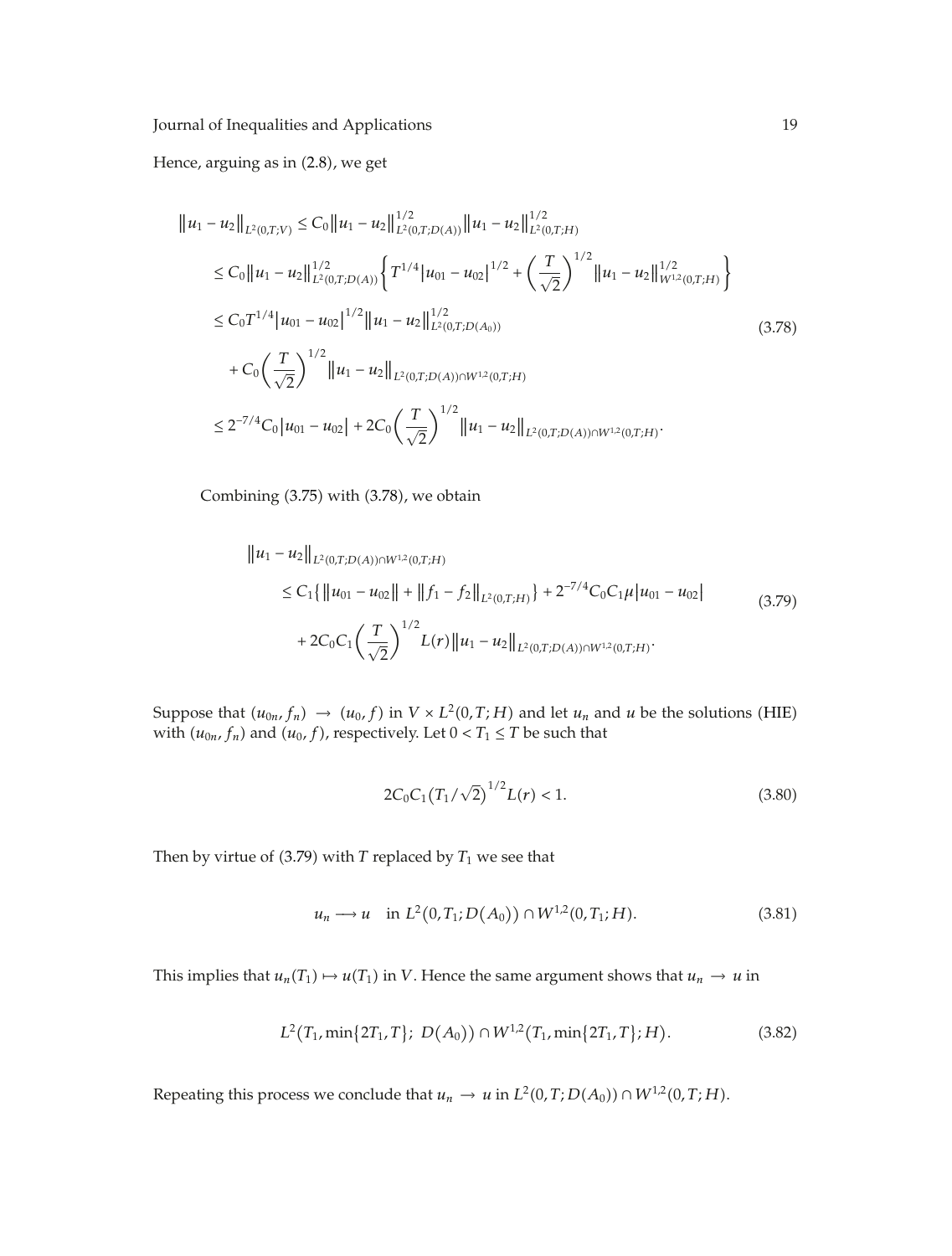(2) If  $(u_0, f)$  ∈ *H* × *L*<sup>2</sup>(0,*T*;*H*) then *u* belongs to *L*<sup>2</sup>(0,*T*;*V*) ∩ *C*([0,*T*];*H*) from Theorem 3.5. Let  $(u_{0i}, f_i) \in H \times L^2(0, T; H)$  and  $u_i \in B_r$  be the solution of (HIE) with  $(u_{0i}, f_i)$ in place of  $(u_0, f)$  for  $i = 1, 2$ . Multiplying (HIE) by  $u_1(t) - u_2(t)$ , we have

$$
\frac{1}{2}\frac{d}{dt}\left|u_1(t) - u_2(t)\right|^2 + \left(\omega_1 + c_0\right)\left\|u_1(t) - u_2(t)\right\|^2
$$
\n
$$
\leq \omega_2\left|u_1(t) - u_2(t)\right|^2 + \left|b^n(u_1(t)) - b^n(u_2(t))\right|\left|u_1(t) - u_2(t)\right|
$$
\n
$$
+ \left|f_1(t) - f_2(t)\right|\left|u_1(t) - u_2(t)\right|.
$$
\n(3.83)

Put

$$
G(t) = L(r) ||u_1(t) - u_2(t)|| + |f_1(t) - f_2(t)|.
$$
 (3.84)

Then, by the similar argument in (3.32), we get

$$
\frac{1}{2}|u_1(t) - u_2(t)|^2 + (\omega_1 + c_0) \int_0^t ||u_1(s) - u_2(s)||^2 ds
$$
\n
$$
\leq \frac{1}{2}|u_{01} - u_{02}|^2 + \omega_2 \int_0^t |u_1(s) - u_2(s)|^2 ds + \int_0^t G(s)|u_1(s) - u_2(s)| ds
$$
\n(3.85)

and we have that

$$
\frac{d}{dt}\left\{e^{-2\omega_2 t}\int_0^t |u_1(s)-u_2(s)|^2 ds\right\} \leq 2e^{-2\omega_2 t}\left\{\frac{1}{2}|u_{01}-u_{02}|^2+\int_0^t G(s)|u_1(s)-u_2(s)|ds\right\},\tag{3.86}
$$

thus, arguing as in (3.35) we have

$$
\omega_2 \int_0^t |u_1(s) - u_2(s)|^2 ds
$$
\n
$$
\leq \frac{1}{2} (e^{2\omega_2 t} - 1) |u_{01} - u_{02}|^2 + \int_0^t (e^{2\omega_2 (t-s)} - 1) G(s) |u_1(s) - u_2(s)| ds.
$$
\n(3.87)

Combining this inequality with (3.85) it holds that

$$
\frac{1}{2}|u_1(t) - x_2(t)|^2 + (\omega_1 + c_0) \int_0^t ||u_1(s) - u_2(s)||^2 ds
$$
\n
$$
\leq \frac{1}{2} e^{2\omega_2 t} |u_{01} - u_{02}|^2 + \int_0^t e^{2\omega_2(t-s)} G(s) |u_1(s) - u_2(s)| ds.
$$
\n(3.88)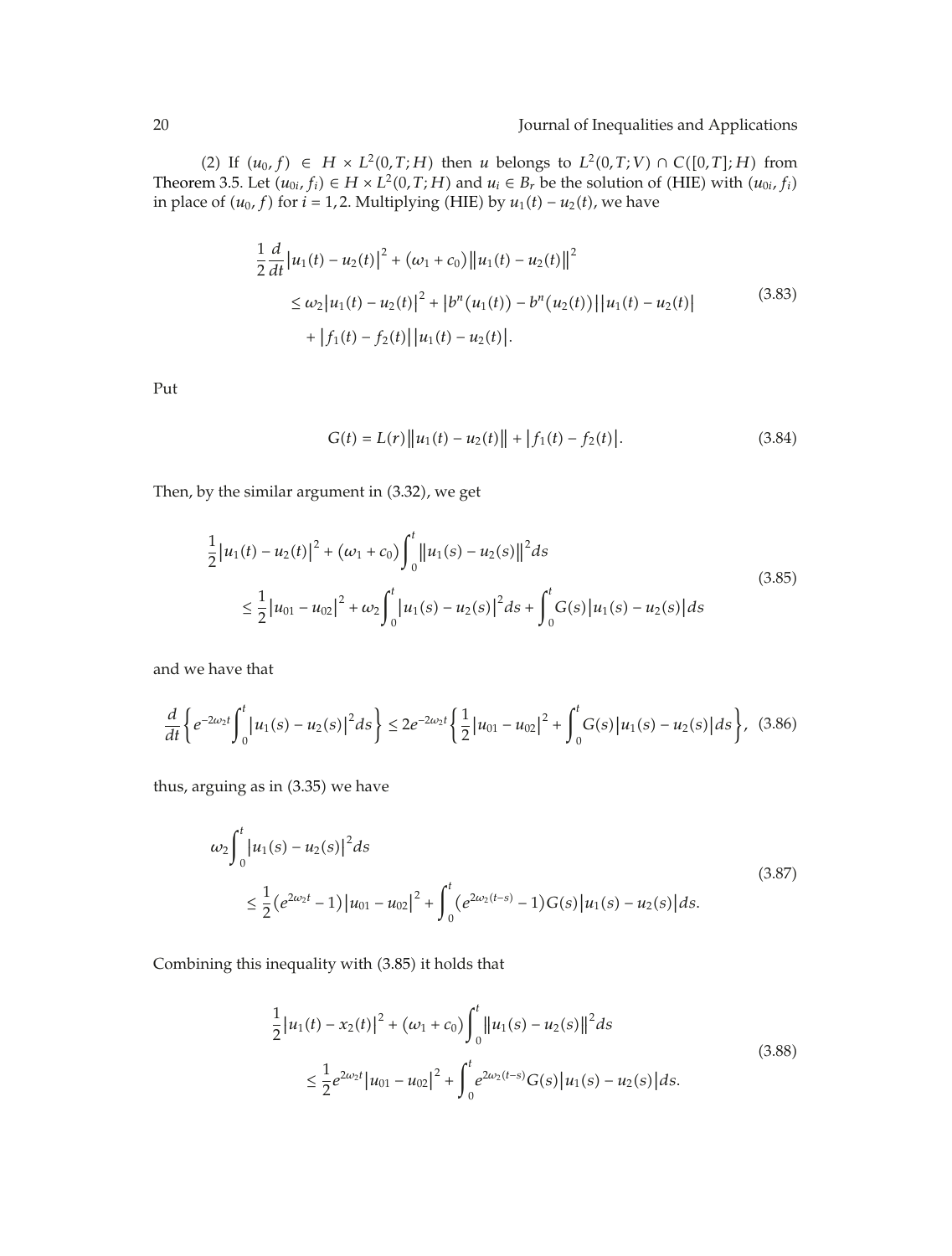By Lemma 3.1 the following inequality

$$
\frac{1}{2} (e^{-2\omega_2 t} |u_1(t) - u_2(t)|)^2 + (\omega_1 + c_0) e^{-2\omega_2 t} \int_0^t ||u_1(s) - u_2(s)||^2 ds
$$
\n
$$
\leq \frac{1}{2} |u_{01} - u_{02}|^2 + \int_0^t e^{-\omega_2 s} G(s) e^{-\omega_2 s} |u_1(s) - u_2(s)| ds
$$
\n(3.89)

implies that

$$
e^{-\omega_2 t} |u_1(t) - u_2(t)| \le |u_{01} - u_{02}| + \int_0^t e^{-\omega_2 s} G(s) ds.
$$
 (3.90)

Hence, from (3.88) and (3.90) it follows that

$$
\frac{1}{2}|u_1(t) - u_2(t)|^2 + (\omega_1 + c_0) \int_0^t ||u_1(s) - u_2(s)||^2 ds \le \frac{1}{2} e^{2\omega_2 t} |u_{01} - u_{02}|^2 \n+ \int_0^t e^{2\omega_2(t-s)} G(s) e^{\omega_2 s} \left( |u_{01} - u_{02}| + \int_0^s e^{\omega_2(s-\tau)} G(\tau) ds \right) \n\le \frac{1}{2} e^{2\omega_2 t} |u_{01} - u_{02}|^2 + |u_{01} - u_{02}| e^{2\omega_2 t} \int_0^t G(s) ds + \frac{L(r)^2}{4\omega_2} (e^{2\omega_2 t} - 1) \int_0^t G(s)^2 ds.
$$
\n(3.91)

The last term of (3.91) is estimated as

$$
\frac{L(r)^{2}(e^{2\omega_{2}t}-1)}{4\omega_{2}}\int_{0}^{t}2(L^{2}\|x_{1}(s)-x_{2}(s)\|^{2}+|k_{1}(s)-k_{2}(s)|^{2})ds.
$$
 (3.92)

Let  $T_2 < T$  be such that

$$
\omega_1 + c_0 - \frac{L(r)^2}{2\omega_2} \left(e^{2\omega_2 T_2} - 1\right) > 0. \tag{3.93}
$$

Hence, from  $(3.91)$  and  $(3.92)$  it follows that there exists a constant  $C > 0$  such that

$$
\left|u_1(T_2)-u_2(T_2)\right|^2+\int_0^{T_2}\left\|u_1(s)-u_2(s)\right\|^2ds\leq C\left(\left|u_{01}-u_{02}\right|^2+\int_0^{T_2}\left|f_1(s)-f_2(s)\right|^2ds\right). \tag{3.94}
$$

Suppose  $(u_{0n}, u_n) \rightarrow (u_0, f)$  in  $H \times L^2(0, T_2; V^*)$ , and let  $u_n$  and  $u$  be the solutions (HIE) with  $(u_{0n}, f_n)$  and  $(u_0, f)$ , respectively. Then, by virtue of (3.94), we see that  $u_n \to u$